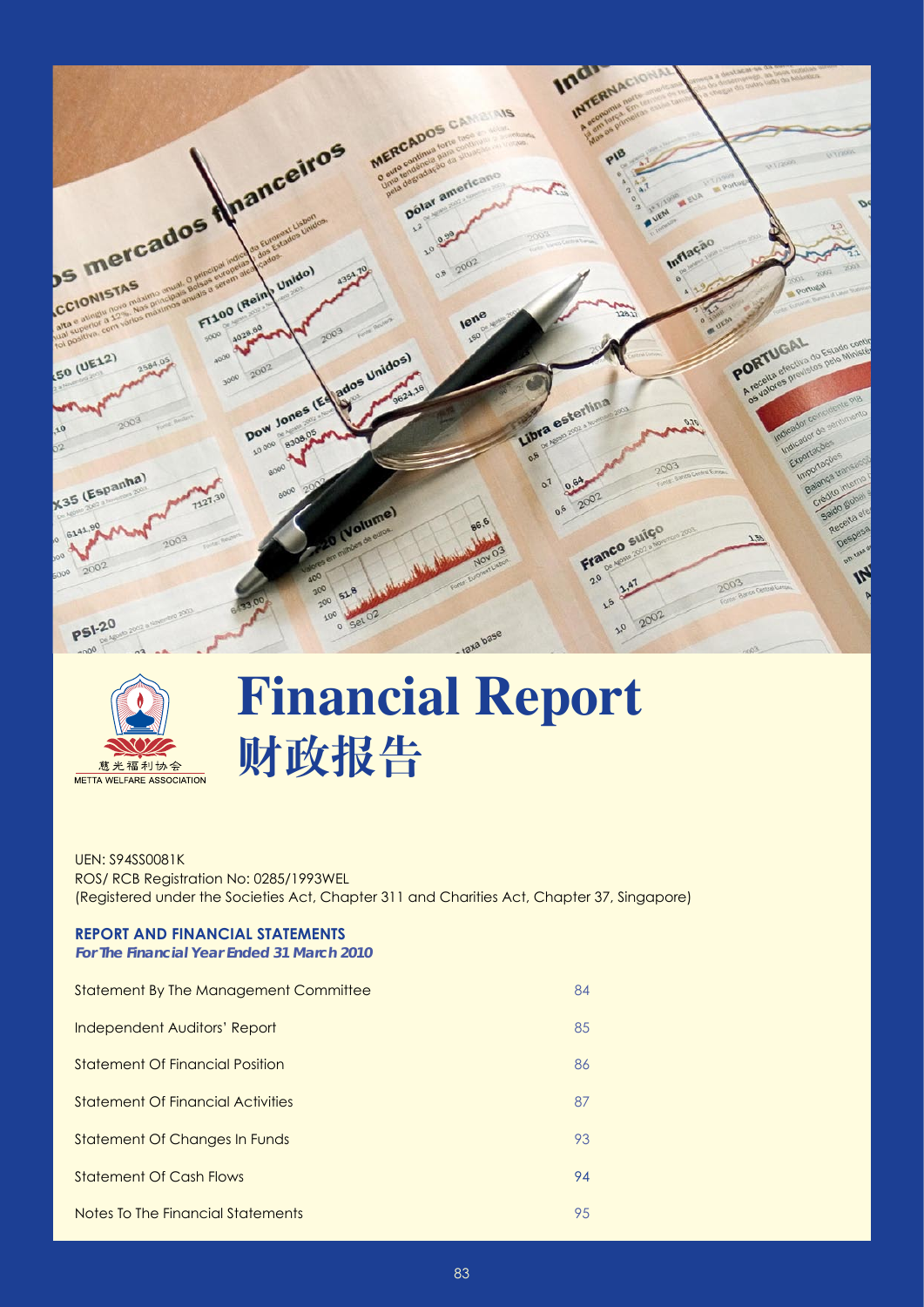# **Statement By The Management Committee**

We, being two of the undersigned Management Committee of Metta Welfare Association do hereby state that, in the opinion of the Management Committee, the statement of fnancial position, statement of fnancial activities, statement of changes in funds and statement of cash fows are properly drawn up so as to give a true and fair view of the state of affairs of the Association as at 31 March 2010 and the results, changes in funds and cash fows of the Association for the fnancial year ended on that date.

On behalf of the Management Committee

12 August 2010

 $\overline{a}$ 

Ven. Shi Fa Zhao Woo Khai San Victor President Honorary Treasurer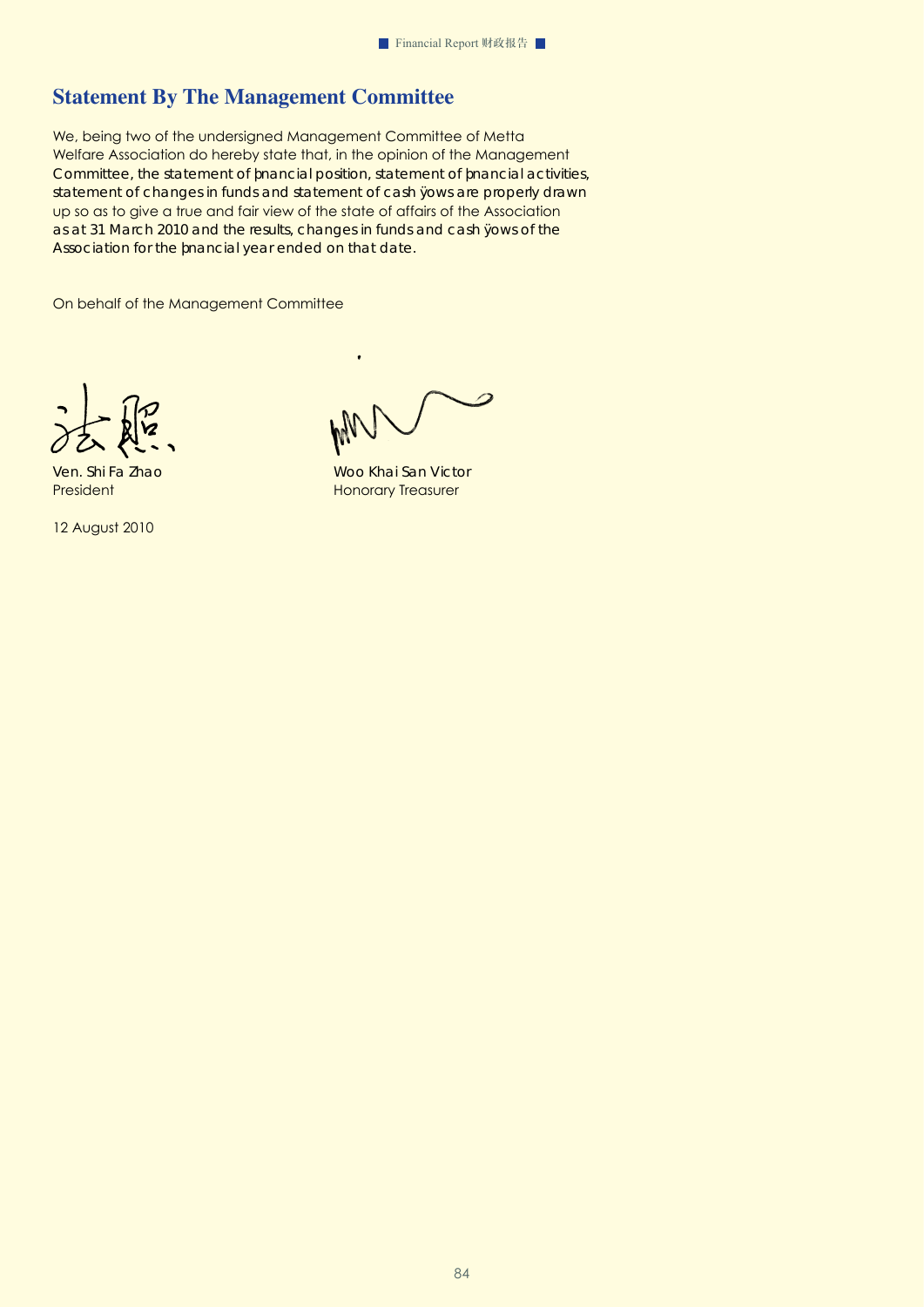# **Independent Auditors' Report To The Management Committee Of Metta Welfare Association**

We have audited the accompanying financial statements of METTA WELFARE ASSOCIATION ("the Association"), which comprise the statement of financial position as at 31 March 2010, and the statement of financial activities, statement of changes in funds and statement of cash fows for the financial year then ended, and a summary of significant accounting policies and other explanatory notes.

#### *Management Committee's Responsibility for the Financial Statements*

The Association's Management Committee is responsible for the preparation and fair presentation of these financial statements in accordance with the provisions of the Societies Act (Chapter 311), Charities Act (Chapter 37) and Singapore Financial Reporting Standards. This responsibility includes:

- (a) devising and maintaining a system of internal accounting controls sufficient to provide a reasonable assurance that assets are safeguarded against loss from unauthorised use or disposition; and transactions are properly authorised and that they are recorded as necessary to permit the preparation of true and fair statement of financial activities and statement of financial position and to maintain accountability of assets;
- (b) selecting and applying appropriate accounting policies; and
- (c) making accounting estimates that are reasonable in the circumstances.

#### *Auditor's Responsibility*

Our responsibility is to express an opinion on these financial statements based on our audit. We conducted our audit in accordance with Singapore Standards on Auditing. Those standards require that we comply with ethical requirements and plan and perform the audit to obtain reasonable assurance whether the financial statements are free from material missta tement.

An audit involves performing procedures to obtain audit evidence about the amounts and disclosures in the financial statements. The procedures selected depend on the auditor's judgment, including the assessment of the risks of material misstatement of the financial statements, whether due to fraud or error. In making those risk assessments, the auditor considers internal control relevant to the Association's preparation and fair presentation of the financial statements in order to design audit procedures that are appropriate in the circumstances, but not for the purpose of expressing an opinion on the effectiveness of the Association's internal control. An audit also includes evaluating the appropriateness of accounting policies used and the reasonableness of accounting estimates made by Management Committee, as well as evaluating the overall presentation of the financial statements.

We believe that the audit evidence we have obtained is sufficient and appropriate to provide a basis for our audit opinion.

#### *Opinion*

In our opinion, the financial statements are properly drawn up in accordance with the provisions of the Societies Act (Chapter 311), Charities Act (Chapter 37) and Singapore Financial Reporting Standards, and so as to give a true and fair view of the state of affairs of Metta Welfare Association as at 31 March 2010 and of the results and changes in financial position of the Association for the financial year ended on that date.

#### *Report on other legal and regulatory requirements*

During the course of our audit, nothing came to our notice that caused us to believe that the fund raising expenses have exceeded 30% of the total gross receipts from fund raising during the financial year.

Mi MM

Helmi Talib & Co Public Accountants and Certifed Public Accountants

**Singapore** 12 August 2010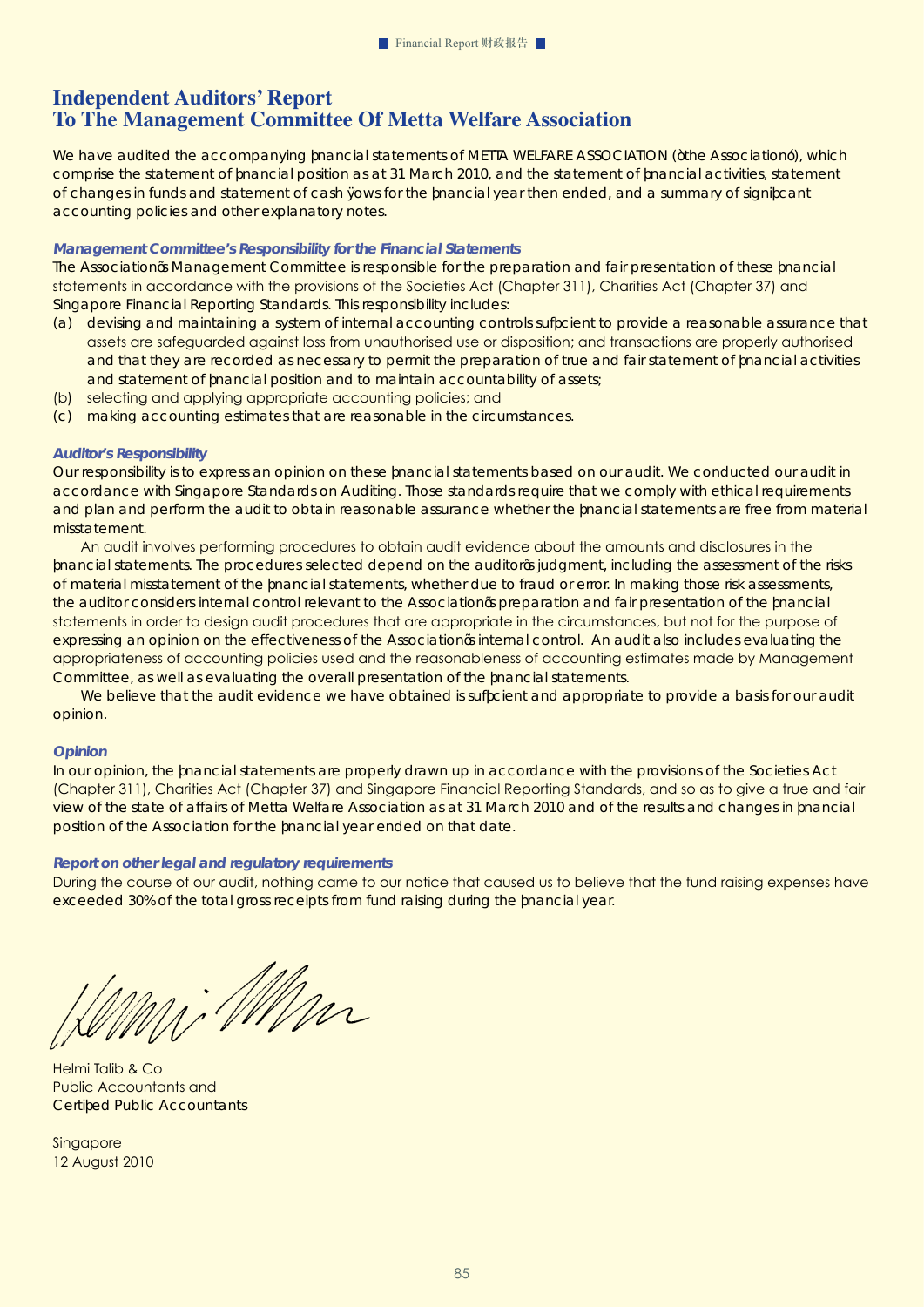# **Statement Of Financial Position**

*As at 31 March 2010* 

|                                                                           | <b>Note</b>    | 2010          | 2009          |
|---------------------------------------------------------------------------|----------------|---------------|---------------|
| <b>ASSETS</b>                                                             |                | $\frac{1}{2}$ | $\frac{1}{2}$ |
|                                                                           |                |               |               |
| <b>Non-current assets</b>                                                 | $\overline{5}$ | 14,415,548    | 14,005,648    |
| Property, plant and equipment<br>Investment securities - held to maturity | 6              | 200,000       | 450,000       |
| <b>Fixed deposits</b>                                                     | $\overline{7}$ | 180,000       | 180,000       |
| <b>Total non-current assets</b>                                           |                | 14,795,548    | 14,635,648    |
|                                                                           |                |               |               |
| <b>Current assets</b>                                                     |                |               |               |
| Inventories                                                               | $\,8\,$        | 9,802         | 11,022        |
| Trade and other receivables                                               | 9              | 527,768       | 446,253       |
| Investment securities - held to maturity                                  | 6              | 250,000       |               |
| Cash and cash equivalents                                                 | 10             | 4,929,680     | 3,512,015     |
| <b>Total current assets</b>                                               |                | 5,717,250     | 3,969,290     |
| <b>TOTAL ASSETS</b>                                                       |                | 20,512,798    | 18,604,938    |
|                                                                           |                |               |               |
| <b>LIABILITIES</b>                                                        |                |               |               |
| <b>Current liabilities</b>                                                |                |               |               |
| Trade and other payables                                                  | 11             | 1,207,055     | 809,286       |
| Deferred capital grant                                                    | 12             | 395,075       | 395,877       |
| <b>Total current liabilities</b>                                          |                | 1,602,130     | 1,205,163     |
|                                                                           |                |               |               |
| <b>Non-current liabilities</b>                                            |                |               |               |
| Deferred capital grant                                                    | 12             | 13,333,353    | 13,217,140    |
| <b>Total non-current liabilities</b>                                      |                | 13,333,353    | 13,217,140    |
| <b>TOTAL LIABILITIES</b>                                                  |                | 14,935,483    | 14,422,303    |
| <b>FUNDS</b>                                                              |                |               |               |
|                                                                           |                |               |               |
| <b>Unrestricted Funds</b><br><b>General Fund</b>                          |                | 2,040,602     | 1,250,936     |
| <b>Investment Fund</b>                                                    |                | 1,006,033     | 797,680       |
| <b>ProjectAccountReserve</b>                                              |                | 1,187,647     | 1,187,647     |
| <b>Sinking Fund</b>                                                       |                | 336,167       | 299,596       |
| <b>Designated Funds</b>                                                   |                | 301,687       | 295,716       |
|                                                                           |                | 4,872,136     | 3,831,575     |
|                                                                           |                |               |               |
| <b>Restricted Funds</b>                                                   |                |               |               |
| <b>Education Trust Fund</b>                                               |                | 351,060       | 351,060       |
| <b>Building Fund</b>                                                      |                | 354,119       |               |
|                                                                           |                | 705,179       | 351,060       |
| <b>TOTAL FUNDS</b>                                                        | 13             | 5,577,315     | 4,182,635     |
| <b>TOTAL LIABILITIES AND FUNDS</b>                                        |                | 20,512,798    | 18,604,938    |
|                                                                           |                |               |               |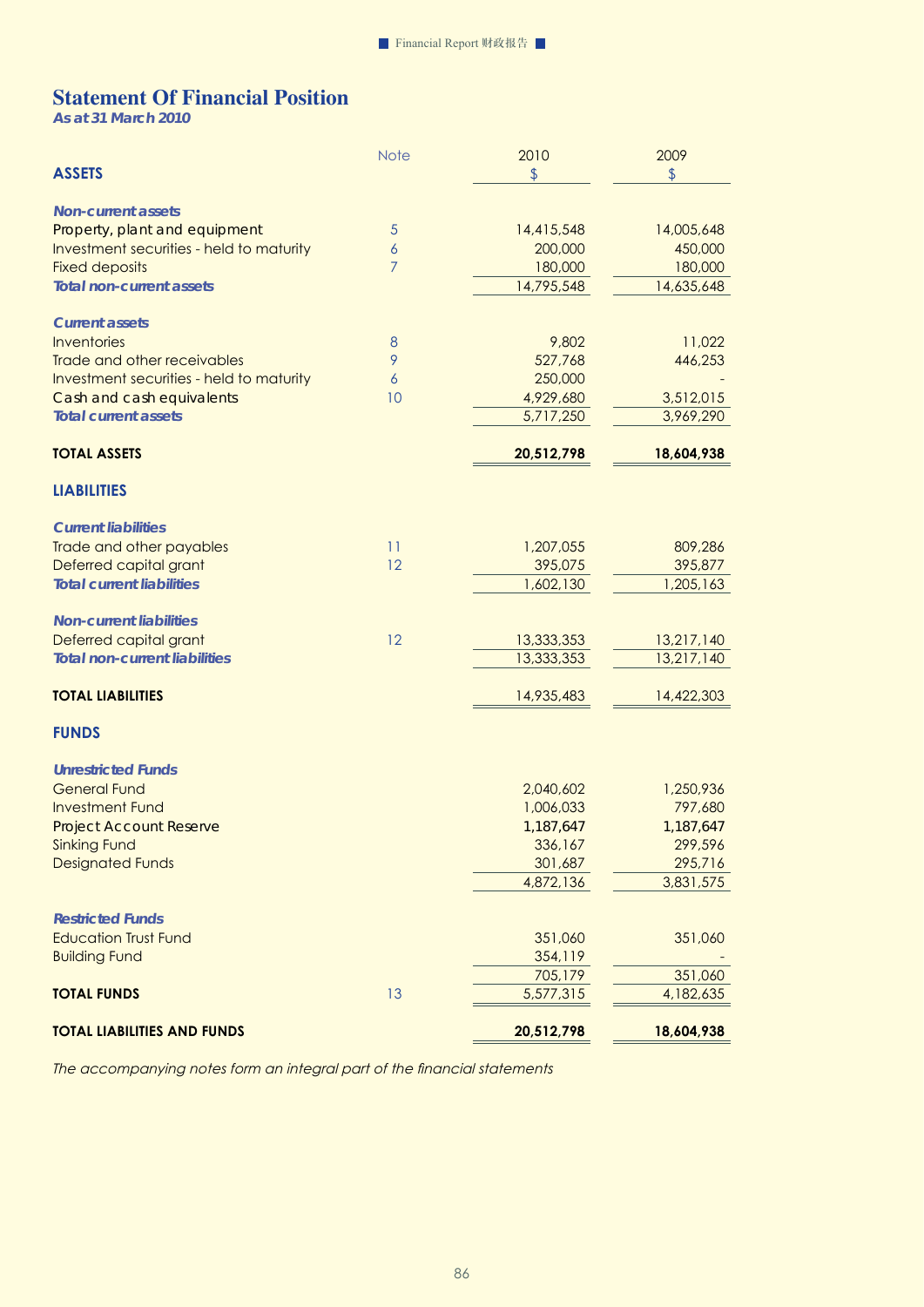*For the financial year ended 31 March 2010* 

| 2010                               |                 |                          |                            | <b>Unrestricted Funds</b> |                            |                            |                                  |                           |                                  |                                 |                 | <b>Restricted Funds</b>             |                                       |                                | <b>Total</b>            |                                     |           |
|------------------------------------|-----------------|--------------------------|----------------------------|---------------------------|----------------------------|----------------------------|----------------------------------|---------------------------|----------------------------------|---------------------------------|-----------------|-------------------------------------|---------------------------------------|--------------------------------|-------------------------|-------------------------------------|-----------|
|                                    | General<br>Fund | Investment<br>Fund       | Project<br>Account<br>Fund | Sinking<br>Fund           |                            |                            |                                  |                           | <b>Designated Funds</b>          |                                 |                 |                                     | Subtotal for<br>Unrestricted<br>Funds | Education<br><b>Trust Fund</b> | <b>Building</b><br>Fund | Subtotal for<br>Restricted<br>Funds |           |
|                                    |                 |                          |                            |                           | Student<br>Welfare<br>Fund | Metta<br>School<br>Reserve | Reserve for<br>Client<br>Ang Pow | Client<br>Welfare<br>Fund | Reserve for<br>Equipment<br>Fund | Reserve for<br>Medicine<br>Fund | <b>HIV Fund</b> | Subtotal for<br>Designated<br>Funds |                                       |                                |                         |                                     |           |
| <b>INCOME</b>                      |                 |                          |                            |                           | $\mathfrak{L}$             |                            |                                  |                           |                                  |                                 |                 | $\sqrt{2}$                          |                                       |                                |                         |                                     |           |
| <b>Voluntary income</b>            |                 |                          |                            |                           |                            |                            |                                  |                           |                                  |                                 |                 |                                     |                                       |                                |                         |                                     |           |
| Amortisation of capital grant      | 396,663         |                          |                            |                           |                            |                            |                                  |                           |                                  |                                 |                 |                                     | 396,663                               |                                |                         |                                     | 396,663   |
| <b>Designated donation</b>         | 51,204          |                          |                            |                           | 136,941                    | 124                        | 4,595                            | 5,012                     | 13,500                           | 347                             | 18,000          | 178,519                             | 229,723                               |                                | 372,500                 | 372,500                             | 602,223   |
| Donation - Non Tax Exempt          | 270,049         |                          |                            |                           |                            |                            |                                  |                           |                                  |                                 |                 |                                     | 270,049                               |                                |                         |                                     | 270,049   |
| <b>Donation - Tax Exempt</b>       | 611,137         |                          |                            |                           |                            |                            |                                  |                           |                                  |                                 |                 |                                     | 611,137                               |                                |                         |                                     | 611,137   |
| Government grant subsidy           | 3,459,854       |                          |                            |                           |                            |                            |                                  |                           |                                  |                                 |                 |                                     | 3,459,854                             | $\sim$                         | 165,433                 | 165,433                             | 3,625,287 |
| Membership subscription            | 444             |                          |                            |                           |                            |                            |                                  |                           |                                  |                                 |                 |                                     | 444                                   |                                |                         |                                     | 444       |
| <b>NCSS</b> grant                  | 761,134         |                          |                            |                           |                            |                            |                                  |                           |                                  |                                 |                 |                                     | 761,134                               |                                |                         |                                     | 761,134   |
|                                    | 5,550,485       | $\overline{\phantom{a}}$ |                            |                           | 136,941                    | 124                        | 4,595                            | 5,012                     | 13,500                           | 347                             | 18,000          | 178,519                             | 5,729,004                             |                                | 537,933                 | 537,933                             | 6,266,937 |
| <b>Funds generating activities</b> |                 |                          |                            |                           |                            |                            |                                  |                           |                                  |                                 |                 |                                     |                                       |                                |                         |                                     |           |
| Events and activity income         | 809,442         |                          |                            |                           |                            |                            |                                  |                           |                                  |                                 |                 |                                     | 809,442                               |                                |                         |                                     | 809,442   |
| <b>Fundraising income</b>          | 947,695         |                          |                            |                           |                            |                            |                                  |                           |                                  |                                 |                 |                                     | 947,695                               |                                |                         |                                     | 947,695   |
|                                    | 1,757,137       |                          |                            |                           |                            |                            |                                  |                           |                                  |                                 |                 |                                     | 1,757,137                             |                                |                         |                                     | 1,757,137 |
|                                    |                 |                          |                            |                           |                            |                            |                                  |                           |                                  |                                 |                 |                                     |                                       |                                |                         |                                     |           |
| <b>Charitable income</b>           |                 |                          |                            |                           |                            |                            |                                  |                           |                                  |                                 |                 |                                     |                                       |                                |                         |                                     |           |
| Fees received                      | 977,833         |                          |                            |                           |                            |                            |                                  |                           |                                  |                                 |                 |                                     | 977,833                               |                                |                         |                                     | 977,833   |
| <b>Interest income</b>             |                 |                          |                            |                           |                            |                            |                                  |                           |                                  |                                 |                 |                                     |                                       |                                |                         |                                     |           |
| Interest received                  | 12,607          |                          |                            |                           |                            |                            |                                  |                           |                                  |                                 |                 |                                     | 12,607                                |                                |                         |                                     | 12,607    |
| <b>Other income</b>                |                 |                          |                            |                           |                            |                            |                                  |                           |                                  |                                 |                 |                                     |                                       |                                |                         |                                     |           |
| Sundry income                      | 163,046         |                          |                            |                           |                            |                            |                                  |                           |                                  |                                 |                 |                                     | 163,046                               |                                |                         |                                     | 163,046   |
|                                    |                 |                          |                            |                           |                            |                            |                                  |                           |                                  |                                 |                 |                                     |                                       |                                |                         |                                     |           |
| <b>TOTAL INCOME</b>                | 8,461,108       |                          |                            |                           | 136,941                    | 124                        | 4,595                            | 5,012                     | 13,500                           | 347                             | 18,000          | 178,519                             | 8,639,627                             |                                | 537,933                 | 537,933                             | 9,177,560 |
|                                    |                 |                          |                            |                           |                            |                            |                                  |                           |                                  | $=$                             | $\equiv$        | $\equiv$                            |                                       |                                |                         | $\equiv$                            |           |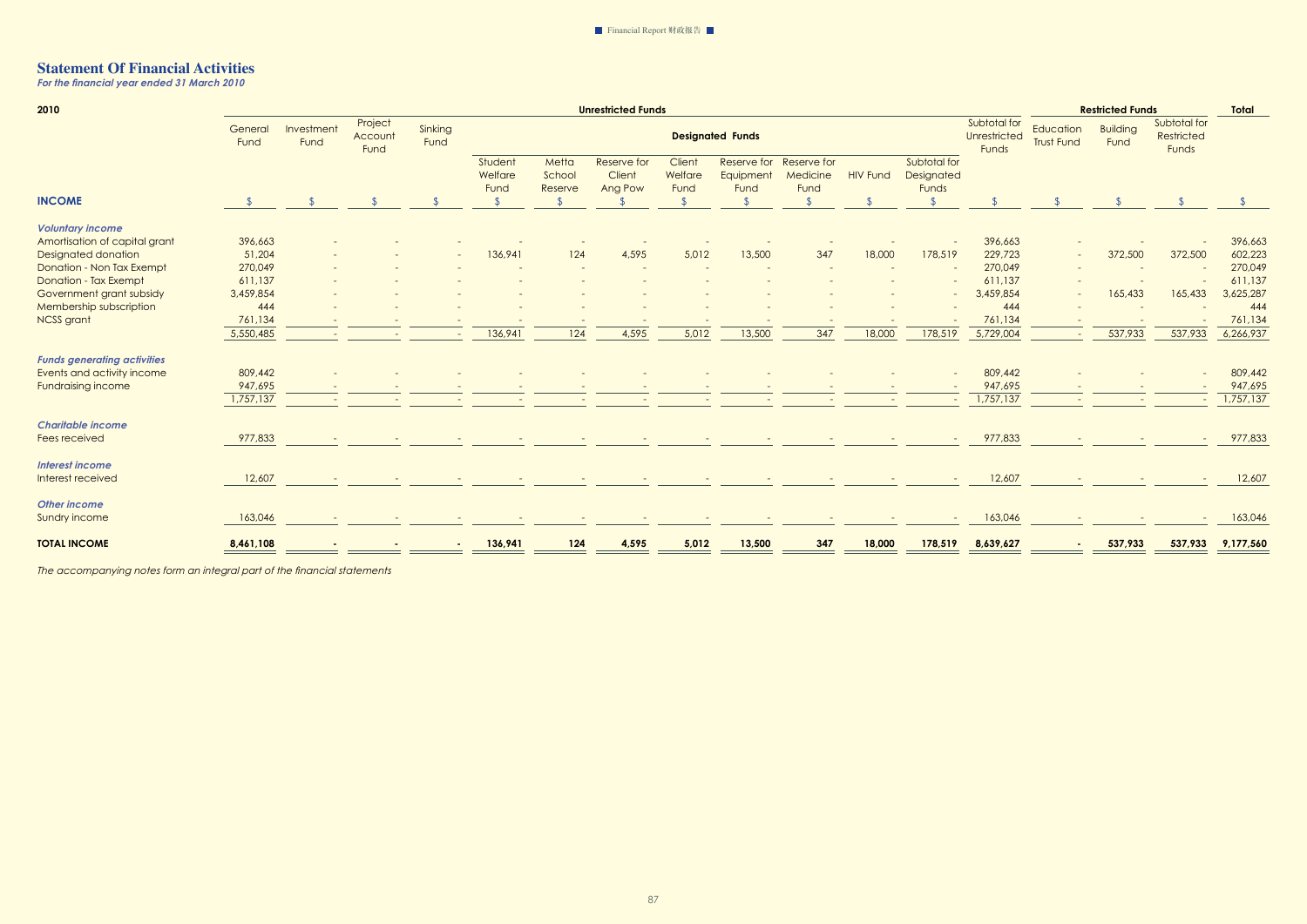*For the financial year ended 31 March 2010* 

| 2010                                       | <b>Unrestricted Funds</b> |                    |                            |                 |                            |                            |                                  |                           |                                  |                                 | <b>Restricted Funds</b><br><b>Total</b> |                                     |                                       |                                |                         |                                     |           |
|--------------------------------------------|---------------------------|--------------------|----------------------------|-----------------|----------------------------|----------------------------|----------------------------------|---------------------------|----------------------------------|---------------------------------|-----------------------------------------|-------------------------------------|---------------------------------------|--------------------------------|-------------------------|-------------------------------------|-----------|
|                                            | General<br>Fund           | Investment<br>Fund | Project<br>Account<br>Fund | Sinking<br>Fund |                            |                            |                                  |                           | <b>Designated Funds</b>          |                                 |                                         |                                     | Subtotal for<br>Unrestricted<br>Funds | Education<br><b>Trust Fund</b> | <b>Building</b><br>Fund | Subtotal for<br>Restricted<br>Funds |           |
|                                            |                           |                    |                            |                 | Student<br>Welfare<br>Fund | Metta<br>School<br>Reserve | Reserve for<br>Client<br>Ang Pow | Client<br>Welfare<br>Fund | Reserve for<br>Equipment<br>Fund | Reserve for<br>Medicine<br>Fund | <b>HIV Fund</b>                         | Subtotal for<br>Designated<br>Funds |                                       |                                |                         |                                     |           |
| <b>EXPENSES</b>                            |                           |                    |                            |                 |                            |                            |                                  |                           |                                  |                                 |                                         |                                     |                                       |                                |                         |                                     |           |
| <b>Cost of generating voluntary income</b> |                           |                    |                            |                 |                            |                            |                                  |                           |                                  |                                 |                                         |                                     |                                       |                                |                         |                                     |           |
| <b>Designated donation expenses</b>        | 35,272                    |                    |                            |                 | 156,403                    |                            | 4,180                            | 1,424                     | 4,646                            | 895                             | 5,000                                   | 172,548                             | 207,820                               |                                | 183,814                 | 183,814                             | 391,634   |
| <b>Cost of fund generating activities</b>  |                           |                    |                            |                 |                            |                            |                                  |                           |                                  |                                 |                                         |                                     |                                       |                                |                         |                                     |           |
| Cost of goods sold                         | 19,236                    |                    |                            |                 |                            |                            |                                  |                           |                                  |                                 |                                         |                                     | 19,236                                |                                |                         |                                     | 19,236    |
| Events/ activity expenses                  | 296,267                   |                    |                            |                 |                            |                            |                                  |                           |                                  |                                 |                                         |                                     | 296,267                               |                                |                         |                                     | 296,267   |
| <b>Fundraising expenses</b>                | 204,000                   |                    |                            |                 |                            |                            |                                  |                           |                                  |                                 |                                         |                                     | 204,000                               |                                |                         |                                     | 204,000   |
|                                            | 519,503                   |                    |                            |                 |                            |                            |                                  |                           |                                  |                                 |                                         |                                     | 519,503                               |                                |                         |                                     | 519,503   |
| <b>Cost of charitable activities</b>       |                           |                    |                            |                 |                            |                            |                                  |                           |                                  |                                 |                                         |                                     |                                       |                                |                         |                                     |           |
| Depreciation of property, plant            | 504,266                   |                    |                            |                 |                            |                            |                                  |                           |                                  |                                 |                                         |                                     | 504,266                               |                                |                         |                                     | 504,266   |
| and equipment                              |                           |                    |                            |                 |                            |                            |                                  |                           |                                  |                                 |                                         |                                     |                                       |                                |                         |                                     |           |
| General expenses                           | 40,130                    |                    |                            |                 |                            |                            |                                  |                           |                                  |                                 |                                         |                                     | 40,130                                |                                |                         |                                     | 40,130    |
| Licence/ subscription                      | 4,482                     |                    |                            |                 |                            |                            |                                  |                           |                                  |                                 |                                         |                                     | 4,482                                 |                                |                         |                                     | 4,482     |
| Maintenance of offce equipment             | 33,919                    |                    |                            |                 |                            |                            |                                  |                           |                                  |                                 |                                         |                                     | 33,919                                |                                |                         |                                     | 33,919    |
| <b>Meals and refreshment</b>               | 97,173                    |                    |                            |                 |                            |                            |                                  |                           |                                  |                                 |                                         |                                     | 97,173                                |                                |                         |                                     | 97,173    |
| Medical and physical equipment aid         | 33,427                    |                    |                            |                 |                            |                            |                                  |                           |                                  |                                 |                                         |                                     | 33,427                                |                                |                         |                                     | 33,427    |
| Outing and activities                      | 4,163                     |                    |                            |                 |                            |                            |                                  |                           |                                  |                                 |                                         |                                     | 4,163                                 |                                |                         |                                     | 4,163     |
| Public education expenses                  | 13,252                    |                    |                            |                 |                            |                            |                                  |                           |                                  |                                 |                                         |                                     | 13,252                                |                                |                         |                                     | 13,252    |
| Printing, stationery and postages          | 41,790                    |                    |                            |                 |                            |                            |                                  |                           |                                  |                                 |                                         |                                     | 41,790                                |                                |                         |                                     | 41,790    |
| Rental of offce equipment                  | 31,151                    |                    |                            |                 |                            |                            |                                  |                           |                                  |                                 |                                         |                                     | 31,151                                |                                |                         |                                     | 31,151    |
| <b>Rental of premises</b>                  | 951,809                   |                    |                            |                 |                            |                            |                                  |                           |                                  |                                 |                                         |                                     | 951,809                               |                                |                         |                                     | 951,809   |
| Repair and maintenance                     | 121,954                   |                    |                            |                 |                            |                            |                                  |                           |                                  |                                 |                                         |                                     | 121,954                               |                                |                         |                                     | 121,954   |
| Staff CPF and SDF                          | 472,061                   |                    |                            |                 |                            |                            |                                  |                           |                                  |                                 |                                         |                                     | 472,061                               |                                |                         |                                     | 472,061   |
| <b>Staff medical</b>                       | 41,493                    |                    |                            |                 |                            |                            |                                  |                           |                                  |                                 |                                         |                                     | 41,493                                |                                |                         |                                     | 41,493    |
| <b>Staff salaries and bonuses</b>          | 3,586,299                 |                    |                            |                 |                            |                            |                                  |                           |                                  |                                 |                                         |                                     | 3,586,299                             |                                |                         |                                     | 3,586,299 |
| Staff transport                            | 4,434                     |                    |                            |                 |                            |                            |                                  |                           |                                  |                                 |                                         |                                     | 4,434                                 |                                |                         |                                     | 4,434     |
| Staff welfare and training                 | 82,366                    |                    |                            |                 |                            |                            |                                  |                           |                                  |                                 |                                         |                                     | 82,366                                |                                |                         |                                     | 82,366    |
| <b>Teaching and training materials</b>     | 11,742                    |                    |                            |                 |                            |                            |                                  |                           |                                  |                                 |                                         |                                     | 11,742                                |                                |                         |                                     | 11,742    |
| Telecommunication                          | 55,499                    |                    |                            |                 |                            |                            |                                  |                           |                                  |                                 |                                         |                                     | 55,499                                |                                |                         |                                     | 55,499    |
| Transportation                             | 79,337                    |                    |                            |                 |                            |                            |                                  |                           |                                  |                                 |                                         |                                     | 79,337                                |                                |                         |                                     | 79,337    |
| <b>Upkeep of motor vehicles</b>            | 76,683                    |                    |                            |                 |                            |                            |                                  |                           |                                  |                                 |                                         |                                     | 76,683                                |                                |                         |                                     | 76,683    |
| <b>Utensils</b>                            | 1,983                     |                    |                            |                 |                            |                            |                                  |                           |                                  |                                 |                                         |                                     | 1,983                                 |                                |                         |                                     | 1,983     |
| <b>Utilities</b>                           | 300,000                   |                    |                            |                 |                            |                            |                                  |                           |                                  |                                 |                                         |                                     | 300,000                               |                                |                         |                                     | 300,000   |
|                                            | 6,589,413                 |                    |                            |                 |                            |                            |                                  |                           |                                  |                                 |                                         |                                     | 6,589,413                             |                                |                         |                                     | 6,589,413 |
|                                            |                           |                    |                            |                 |                            |                            |                                  |                           |                                  |                                 |                                         |                                     |                                       |                                |                         |                                     |           |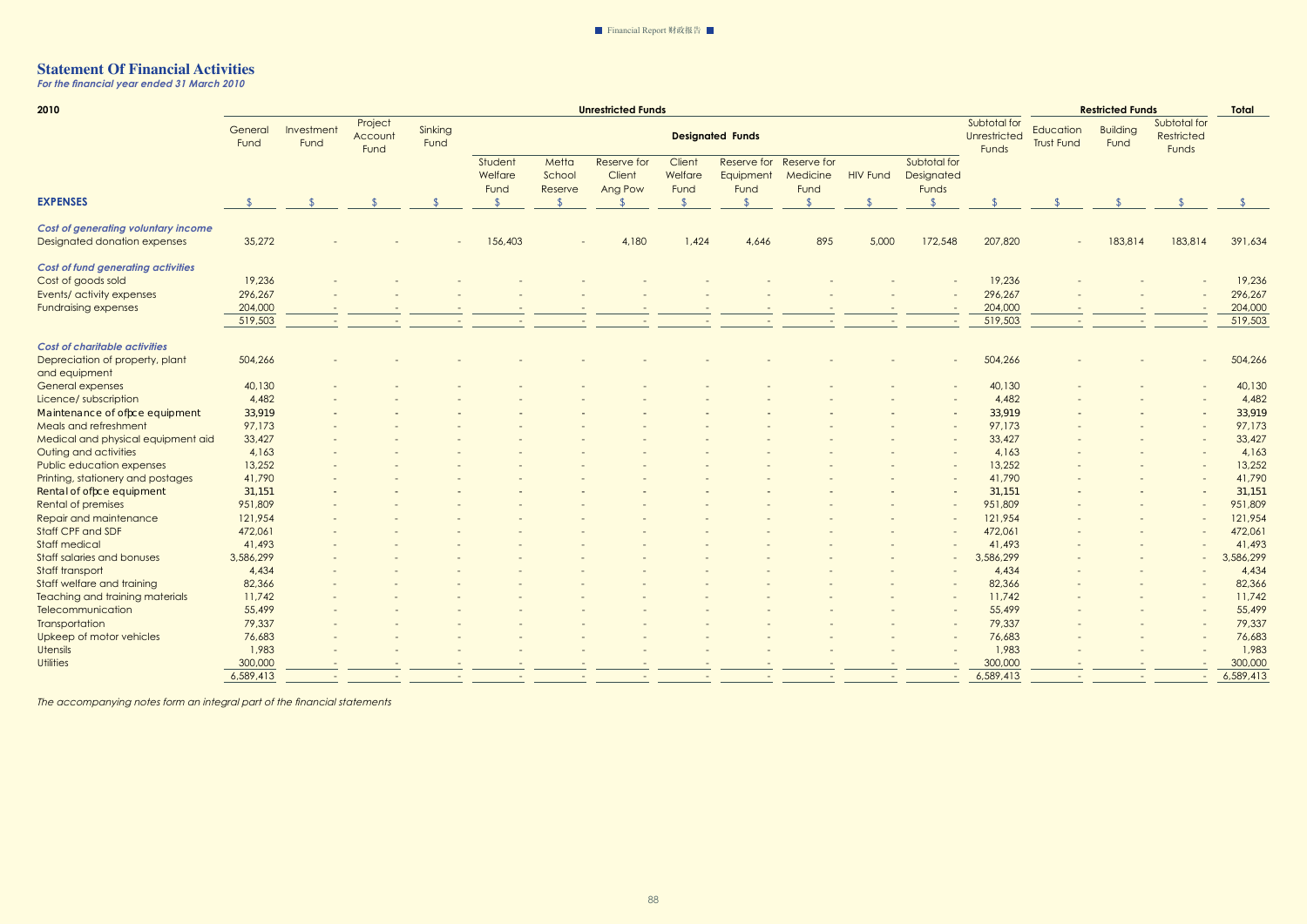*For the financial year ended 31 March 2010* 

| 2010                                                 | <b>Unrestricted Funds</b> |                          |                            |                 |                            |                            |                                  |                           |                                  |                                        |                 |                                     | <b>Restricted Funds</b>                      | Total                          |                         |                                     |           |
|------------------------------------------------------|---------------------------|--------------------------|----------------------------|-----------------|----------------------------|----------------------------|----------------------------------|---------------------------|----------------------------------|----------------------------------------|-----------------|-------------------------------------|----------------------------------------------|--------------------------------|-------------------------|-------------------------------------|-----------|
|                                                      | General<br>Fund           | Investment<br>Fund       | Project<br>Account<br>Fund | Sinking<br>Fund |                            |                            |                                  |                           | <b>Designated Funds</b>          |                                        |                 |                                     | Subtotal for<br><b>Unrestricted</b><br>Funds | Education<br><b>Trust Fund</b> | <b>Building</b><br>Fund | Subtotal for<br>Restricted<br>Funds |           |
|                                                      |                           |                          |                            |                 | Student<br>Welfare<br>Fund | Metta<br>School<br>Reserve | Reserve for<br>Client<br>Ang Pow | Client<br>Welfare<br>Fund | Reserve for<br>Equipment<br>Fund | Reserve for<br><b>Medicine</b><br>Fund | <b>HIV Fund</b> | Subtotal for<br>Designated<br>Funds |                                              |                                |                         |                                     |           |
| <b>EXPENSES</b>                                      |                           |                          |                            |                 |                            |                            |                                  |                           |                                  |                                        |                 |                                     |                                              |                                |                         |                                     |           |
| <b>Administrative expenses</b>                       |                           |                          |                            |                 |                            |                            |                                  |                           |                                  |                                        |                 |                                     |                                              |                                |                         |                                     |           |
| Audit fee                                            | 19,576                    |                          |                            |                 |                            |                            |                                  |                           |                                  |                                        |                 |                                     | 19,576                                       |                                |                         |                                     | 19,576    |
| <b>Bank charges</b>                                  | 2,219                     |                          |                            |                 |                            |                            |                                  |                           |                                  |                                        |                 |                                     | 2,219                                        |                                |                         |                                     | 2,219     |
| Property, plant and equipment<br>expensed            | 24,947                    | $\overline{a}$           |                            | 1,207           |                            |                            |                                  |                           |                                  |                                        |                 | $\overline{\phantom{m}}$            | 26,154                                       |                                |                         |                                     | 26,154    |
| Insurance                                            | 6,919                     |                          |                            |                 |                            |                            |                                  |                           |                                  |                                        |                 |                                     | 6,919                                        |                                |                         |                                     | 6,919     |
| Loss on disposal of property, plant<br>and equipment |                           |                          |                            |                 |                            |                            |                                  |                           |                                  |                                        |                 |                                     |                                              |                                |                         |                                     |           |
| Newspaper/periodical                                 | 1,220                     |                          |                            |                 |                            |                            |                                  |                           |                                  |                                        |                 |                                     | 1,220                                        |                                |                         |                                     | 1,220     |
| Notice/recruitment expenses                          | 4,733                     | $\overline{\phantom{0}}$ |                            |                 |                            |                            |                                  |                           |                                  |                                        |                 |                                     | 4,733                                        |                                |                         |                                     | 4,733     |
| <b>Professional fees</b>                             | 221,509                   |                          |                            |                 |                            |                            |                                  |                           |                                  |                                        |                 |                                     | 221,509                                      |                                |                         |                                     | 221,509   |
|                                                      | 281,123                   | $\sim$                   |                            | 1,207           |                            |                            |                                  |                           |                                  |                                        |                 |                                     | 282,330                                      | $\overline{\phantom{a}}$       |                         |                                     | 282,330   |
| <b>TOTAL EXPENSES</b>                                | 7,425,311                 | $\blacksquare$           |                            | 1,207           | 156,403                    | $\sim$                     | 4,180                            | 1,424                     | 4,646                            | 895                                    | 5,000           | 172,548                             | 7,599,066                                    | $\sim$                         | 183,814                 | 183,814                             | 7,782,880 |
| <b>NET SURPLUS/(DEFICIT) FOR THE YEAR</b>            | 1,035,797                 |                          |                            | (1, 207)        | (19, 462)                  | 124                        | 415                              | 3,588                     | 8,854                            | (548)                                  | 13,000          | 5,971                               | 1,040,561                                    | ٠                              | 354,119                 | 354,119                             | 1,394,680 |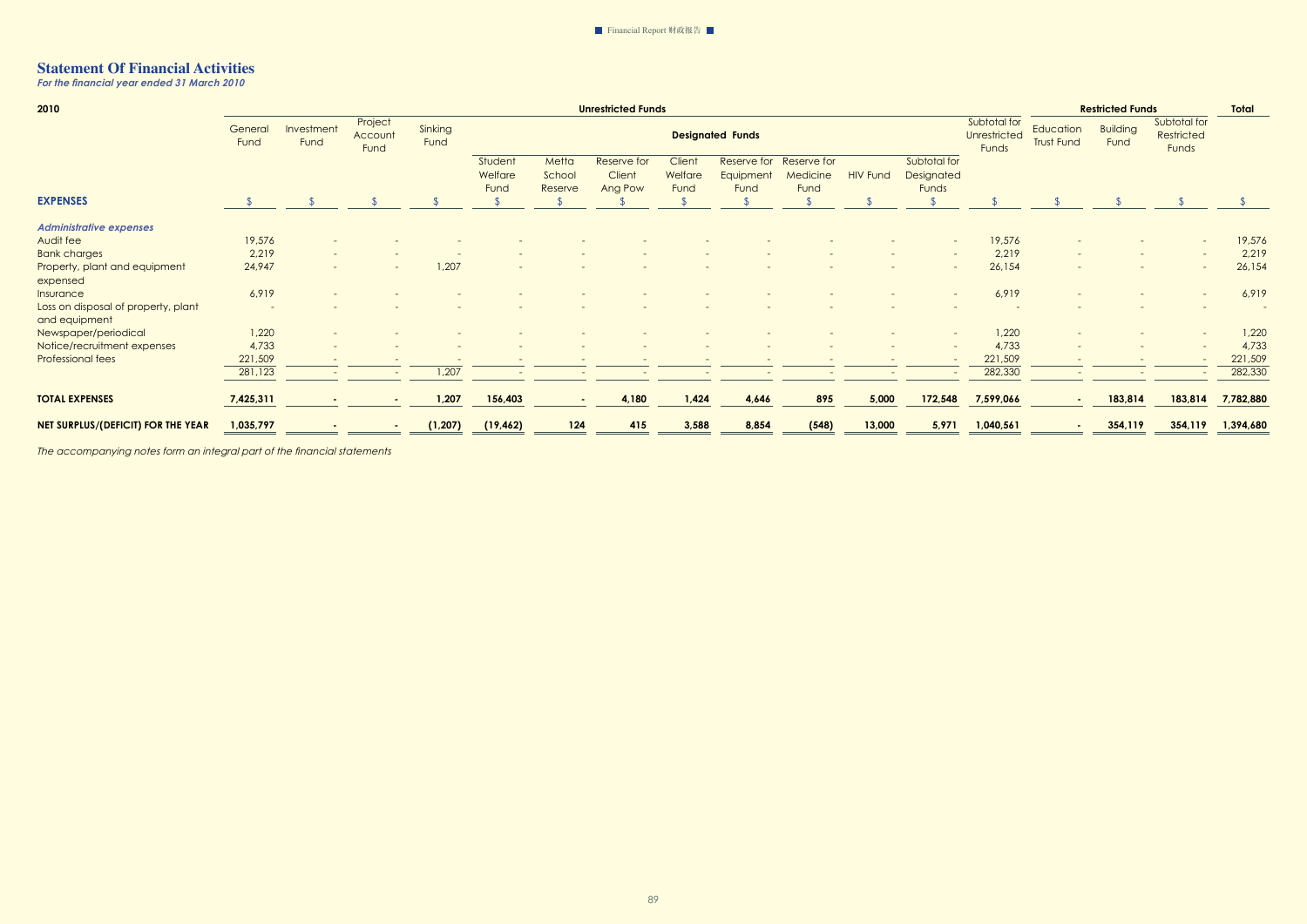*For the financial year ended 31 March 2010* 

| 2009                               |                 |                          | <b>Unrestricted Funds</b>  |                 |                            |                            |                                  |                           |                                  |                                 |                 | <b>Restricted Funds</b>             |                                       |                                |                         |                                     |           |
|------------------------------------|-----------------|--------------------------|----------------------------|-----------------|----------------------------|----------------------------|----------------------------------|---------------------------|----------------------------------|---------------------------------|-----------------|-------------------------------------|---------------------------------------|--------------------------------|-------------------------|-------------------------------------|-----------|
|                                    | General<br>Fund | Investment<br>Fund       | Project<br>Account<br>Fund | Sinking<br>Fund |                            |                            |                                  |                           | <b>Designated Funds</b>          |                                 |                 |                                     | Subtotal for<br>Unrestricted<br>Funds | Education<br><b>Trust Fund</b> | <b>Building</b><br>Fund | Subtotal for<br>Restricted<br>Funds |           |
|                                    |                 |                          |                            |                 | Student<br>Welfare<br>Fund | Metta<br>School<br>Reserve | Reserve for<br>Client<br>Ang Pow | Client<br>Welfare<br>Fund | Reserve for<br>Equipment<br>Fund | Reserve for<br>Medicine<br>Fund | <b>HIV Fund</b> | Subtotal for<br>Designated<br>Funds |                                       |                                |                         |                                     |           |
| <b>INCOME</b>                      |                 |                          |                            |                 | $\mathfrak{L}$             |                            |                                  |                           |                                  |                                 |                 | $\sqrt{2}$                          |                                       |                                |                         |                                     |           |
| <b>Voluntary income</b>            |                 |                          |                            |                 |                            |                            |                                  |                           |                                  |                                 |                 |                                     |                                       |                                |                         |                                     |           |
| Amortisation of capital grant      | 421,505         |                          |                            |                 |                            |                            |                                  |                           |                                  |                                 |                 |                                     | 421,505                               |                                |                         |                                     | 421,505   |
| <b>Designated donation</b>         | 68,143          |                          |                            |                 | 29,103                     |                            | 5,607                            | 438                       |                                  | 1,469                           |                 | 36,617                              | 104,760                               | 203,354                        |                         | 203,354                             | 308,114   |
| Donation - Non Tax Exempt          | 244,828         |                          |                            |                 |                            |                            |                                  |                           |                                  |                                 |                 |                                     | 244,828                               |                                |                         |                                     | 244,828   |
| <b>Donation - Tax Exempt</b>       | 503,797         |                          |                            |                 |                            |                            |                                  |                           |                                  |                                 |                 |                                     | 503,797                               |                                |                         |                                     | 503,797   |
| Government grant subsidy           | 2,996,017       |                          |                            |                 |                            |                            |                                  |                           |                                  |                                 |                 |                                     | 2,996,017                             |                                |                         |                                     | 2,996,017 |
| Membership subscription            | 504             |                          |                            |                 |                            |                            |                                  |                           |                                  |                                 |                 |                                     | 504                                   |                                |                         |                                     | 504       |
| <b>NCSS</b> grant                  | 255,071         |                          |                            |                 |                            |                            |                                  |                           |                                  |                                 |                 |                                     | 255,071                               |                                |                         |                                     | 255,071   |
|                                    | 4,489,865       | $\overline{\phantom{a}}$ |                            |                 | 29,103                     |                            | 5,607                            | 438                       |                                  | 1,469                           |                 | 36,617                              | 4,526,482                             | 203,354                        |                         | 203,354                             | 4,729,836 |
| <b>Funds generating activities</b> |                 |                          |                            |                 |                            |                            |                                  |                           |                                  |                                 |                 |                                     |                                       |                                |                         |                                     |           |
| Events and activity income         | 501,228         |                          |                            |                 |                            |                            |                                  |                           |                                  |                                 |                 |                                     | 501,228                               |                                |                         |                                     | 501,228   |
| <b>Fundraising income</b>          | 831,363         |                          |                            |                 |                            |                            |                                  |                           |                                  |                                 |                 |                                     | 831,363                               |                                |                         |                                     | 831,363   |
|                                    | 1,332,591       |                          |                            |                 |                            |                            |                                  |                           |                                  |                                 |                 |                                     | 1,332,591                             |                                |                         |                                     | 1,332,591 |
| <b>Charitable income</b>           |                 |                          |                            |                 |                            |                            |                                  |                           |                                  |                                 |                 |                                     |                                       |                                |                         |                                     |           |
| Fees received                      | 1,075,795       |                          |                            |                 |                            |                            |                                  |                           |                                  |                                 |                 |                                     | 1,075,795                             |                                |                         |                                     | 1,075,795 |
| <b>Interest income</b>             |                 |                          |                            |                 |                            |                            |                                  |                           |                                  |                                 |                 |                                     |                                       |                                |                         |                                     |           |
| Interest received                  | 20,172          | $\sim$                   |                            |                 | $\overline{\phantom{a}}$   | 1,136                      |                                  |                           |                                  |                                 |                 | 1,136                               | 21,308                                |                                |                         |                                     | 21,308    |
| <b>Other income</b>                |                 |                          |                            |                 |                            |                            |                                  |                           |                                  |                                 |                 |                                     |                                       |                                |                         |                                     |           |
| Sundry income                      | 120,036         |                          |                            |                 |                            |                            |                                  |                           |                                  |                                 |                 |                                     | 120,036                               |                                |                         |                                     | 120,036   |
| <b>TOTAL INCOME</b>                | 7,038,459       |                          |                            |                 | 29,103                     | 1,136                      | 5,607                            | 438                       |                                  | 1,469                           |                 | 37,753                              | 7,076,212                             | 203,354                        |                         | 203,354                             | 7,279,566 |
|                                    |                 |                          |                            |                 |                            |                            |                                  |                           |                                  |                                 |                 |                                     |                                       |                                |                         |                                     |           |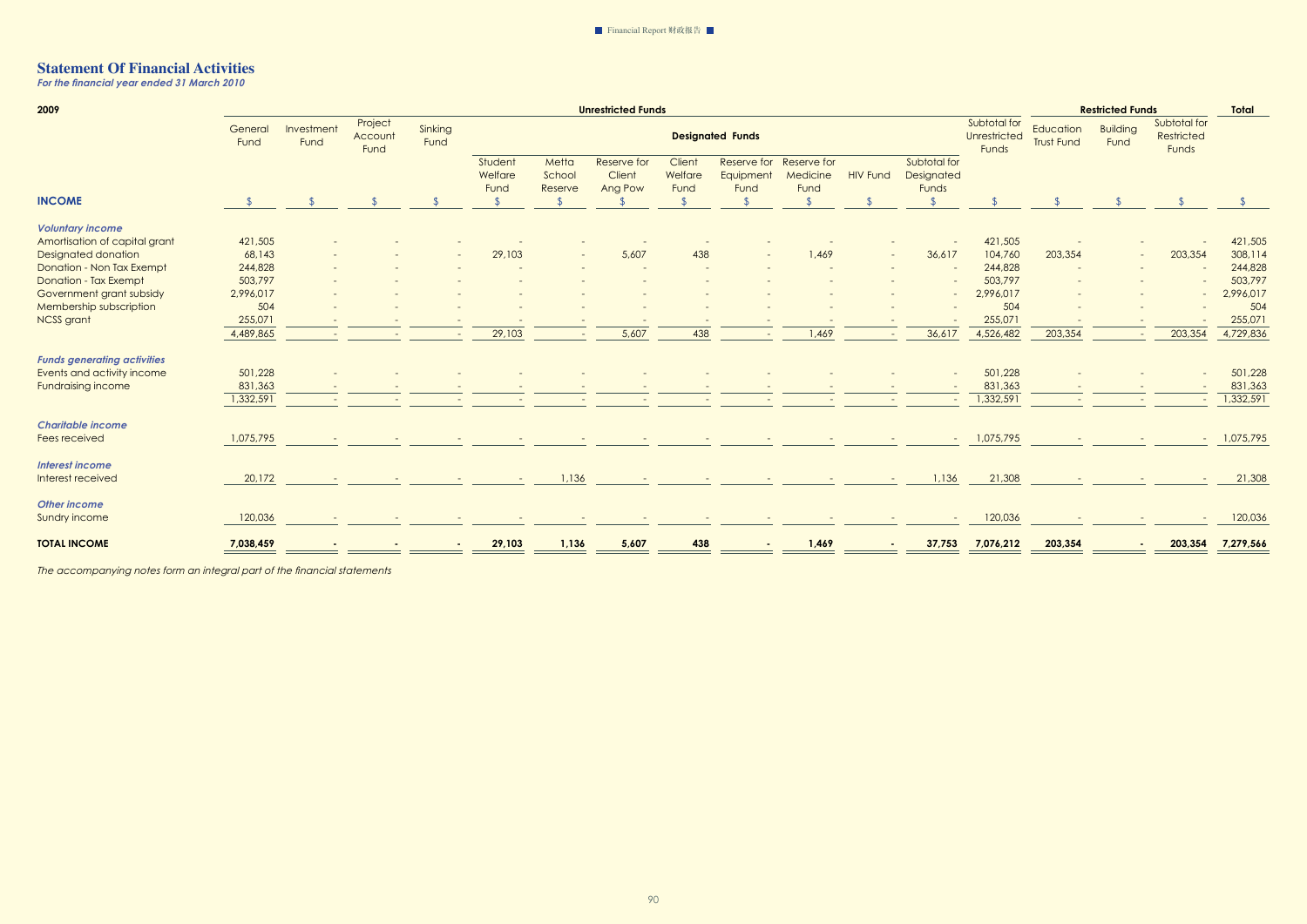*For the financial year ended 31 March 2010* 

| 2009                                       | <b>Unrestricted Funds</b> |                                                                                                |  |        |                            |                            |                                  |                           |                                  | <b>Restricted Funds</b><br><b>Total</b> |                                       |                                     |                         |                                     |  |        |           |
|--------------------------------------------|---------------------------|------------------------------------------------------------------------------------------------|--|--------|----------------------------|----------------------------|----------------------------------|---------------------------|----------------------------------|-----------------------------------------|---------------------------------------|-------------------------------------|-------------------------|-------------------------------------|--|--------|-----------|
|                                            | General<br>Fund           | Project<br>Sinking<br>Investment<br><b>Designated Funds</b><br>Account<br>Fund<br>Fund<br>Fund |  |        |                            |                            |                                  |                           |                                  |                                         | Subtotal for<br>Unrestricted<br>Funds | Education<br><b>Trust Fund</b>      | <b>Building</b><br>Fund | Subtotal for<br>Restricted<br>Funds |  |        |           |
|                                            |                           |                                                                                                |  |        | Student<br>Welfare<br>Fund | Metta<br>School<br>Reserve | Reserve for<br>Client<br>Ang Pow | Client<br>Welfare<br>Fund | Reserve for<br>Equipment<br>Fund | Reserve for<br>Medicine<br>Fund         | <b>HIV Fund</b>                       | Subtotal for<br>Designated<br>Funds |                         |                                     |  |        |           |
| <b>EXPENSES</b>                            |                           |                                                                                                |  |        |                            |                            |                                  |                           |                                  |                                         |                                       |                                     |                         |                                     |  |        |           |
| <b>Cost of generating voluntary income</b> |                           |                                                                                                |  |        |                            |                            |                                  |                           |                                  |                                         |                                       |                                     |                         |                                     |  |        |           |
| Designated donation expenses               | 31,556                    |                                                                                                |  |        | 102,193                    |                            | 14,986                           | 659                       | 1,385                            | 740                                     |                                       | 119,963                             | 151,519                 | 40,567                              |  | 40,567 | 192,086   |
| <b>Cost of fund generating activities</b>  |                           |                                                                                                |  |        |                            |                            |                                  |                           |                                  |                                         |                                       |                                     |                         |                                     |  |        |           |
| Cost of goods sold                         | 18,796                    |                                                                                                |  |        |                            |                            |                                  |                           |                                  |                                         |                                       |                                     | 18,796                  |                                     |  |        | 18,796    |
| Events/ activity expenses                  | 239,737                   |                                                                                                |  |        |                            |                            |                                  |                           |                                  |                                         |                                       |                                     | 239,737                 |                                     |  |        | 239,737   |
| <b>Fundraising expenses</b>                | 96,447                    |                                                                                                |  |        |                            |                            |                                  |                           |                                  |                                         |                                       |                                     | 96,447                  |                                     |  |        | 96,447    |
|                                            | 354,980                   |                                                                                                |  |        |                            |                            |                                  |                           |                                  |                                         |                                       |                                     | 354,980                 |                                     |  |        | 354,980   |
| <b>Cost of charitable activities</b>       |                           |                                                                                                |  |        |                            |                            |                                  |                           |                                  |                                         |                                       |                                     |                         |                                     |  |        |           |
| Depreciation of property, plant            | 531,324                   |                                                                                                |  |        |                            |                            |                                  |                           |                                  |                                         |                                       |                                     | 531,324                 |                                     |  |        | 531,324   |
| and equipment                              |                           |                                                                                                |  |        |                            |                            |                                  |                           |                                  |                                         |                                       |                                     |                         |                                     |  |        |           |
| <b>General expenses</b>                    | 21,745                    |                                                                                                |  |        |                            |                            |                                  |                           |                                  |                                         |                                       |                                     | 21,745                  |                                     |  |        | 21,745    |
| Licence/ subscription                      | 3,746                     |                                                                                                |  |        |                            |                            |                                  |                           |                                  |                                         |                                       |                                     | 3,746                   |                                     |  |        | 3,746     |
| Maintenance of offce equipment             |                           |                                                                                                |  |        |                            |                            |                                  |                           |                                  |                                         |                                       |                                     |                         |                                     |  |        |           |
| Meals and refreshment                      | 114,632                   |                                                                                                |  |        |                            |                            |                                  |                           |                                  |                                         |                                       |                                     | 114,632                 |                                     |  |        | 114,632   |
| Medical and physical equipment aid         | 17,652                    |                                                                                                |  |        |                            |                            |                                  |                           |                                  |                                         |                                       |                                     | 17,652                  |                                     |  |        | 17,652    |
| Outing and activities                      | 5,786                     |                                                                                                |  |        |                            |                            |                                  |                           |                                  |                                         |                                       |                                     | 5,786                   |                                     |  |        | 5,786     |
| Public education expenses                  | 36,436                    |                                                                                                |  |        |                            |                            |                                  |                           |                                  |                                         |                                       |                                     | 36,436                  |                                     |  |        | 36,436    |
| Printing, stationery and postages          | 53,381                    |                                                                                                |  |        |                            |                            |                                  |                           |                                  |                                         |                                       |                                     | 53,381                  |                                     |  |        | 53,381    |
| Rental of offce equipment                  | 30,232                    |                                                                                                |  |        |                            |                            |                                  |                           |                                  |                                         |                                       |                                     | 30,232                  |                                     |  |        | 30,232    |
| <b>Rental of premises</b>                  | 1,138,566                 |                                                                                                |  |        |                            |                            |                                  |                           |                                  |                                         |                                       |                                     | 1,138,566               |                                     |  |        | ,138,566  |
| Repair and maintenance                     | 140,786                   |                                                                                                |  | 27,151 |                            |                            |                                  |                           |                                  |                                         |                                       |                                     | 167,937                 |                                     |  |        | 167,937   |
| Staff CPF & SDF                            | 450,575                   |                                                                                                |  |        |                            |                            |                                  |                           |                                  |                                         |                                       |                                     | 450,575                 |                                     |  |        | 450,575   |
| <b>Staff medical</b>                       | 36,942                    |                                                                                                |  |        |                            |                            |                                  |                           |                                  |                                         |                                       |                                     | 36,942                  |                                     |  |        | 36,942    |
| <b>Staff salaries and bonuses</b>          | 3,270,363                 |                                                                                                |  |        |                            |                            |                                  |                           |                                  |                                         |                                       |                                     | 3,270,363               |                                     |  |        | 3,270,363 |
| Staff transport                            | 3,447                     |                                                                                                |  |        |                            |                            |                                  |                           |                                  |                                         |                                       |                                     | 3,447                   |                                     |  |        | 3,447     |
| Staff welfare and training                 | 96,654                    |                                                                                                |  |        |                            |                            |                                  |                           |                                  |                                         |                                       |                                     | 96,654                  |                                     |  |        | 96,654    |
| <b>Teaching and training materials</b>     | 14,512                    |                                                                                                |  |        |                            |                            |                                  |                           |                                  |                                         |                                       |                                     | 14,512                  |                                     |  |        | 14,512    |
| <b>Telecommunication</b>                   | 47,841                    |                                                                                                |  |        |                            |                            |                                  |                           |                                  |                                         |                                       |                                     | 47,841                  |                                     |  |        | 47,841    |
| <b>Transportation</b>                      | 82,306                    |                                                                                                |  |        |                            |                            |                                  |                           |                                  |                                         |                                       |                                     | 82,306                  |                                     |  |        | 82,306    |
| Upkeep of motor vehicles                   | 85,580                    |                                                                                                |  |        |                            |                            |                                  |                           |                                  |                                         |                                       |                                     | 85,580                  |                                     |  |        | 85,580    |
| <b>Utensils</b>                            | 3,061                     |                                                                                                |  |        |                            |                            |                                  |                           |                                  |                                         |                                       |                                     | 3,061                   |                                     |  |        | 3,06      |
| <b>Utilities</b>                           | 336,434                   |                                                                                                |  |        |                            |                            |                                  |                           |                                  |                                         |                                       |                                     | 336,434                 |                                     |  |        | 336,434   |
|                                            | 6,522,001                 |                                                                                                |  | 27,151 |                            |                            |                                  |                           |                                  |                                         |                                       |                                     | 6,549,152               |                                     |  |        | 6,549,152 |
|                                            |                           |                                                                                                |  |        |                            |                            |                                  |                           |                                  |                                         |                                       |                                     |                         |                                     |  |        |           |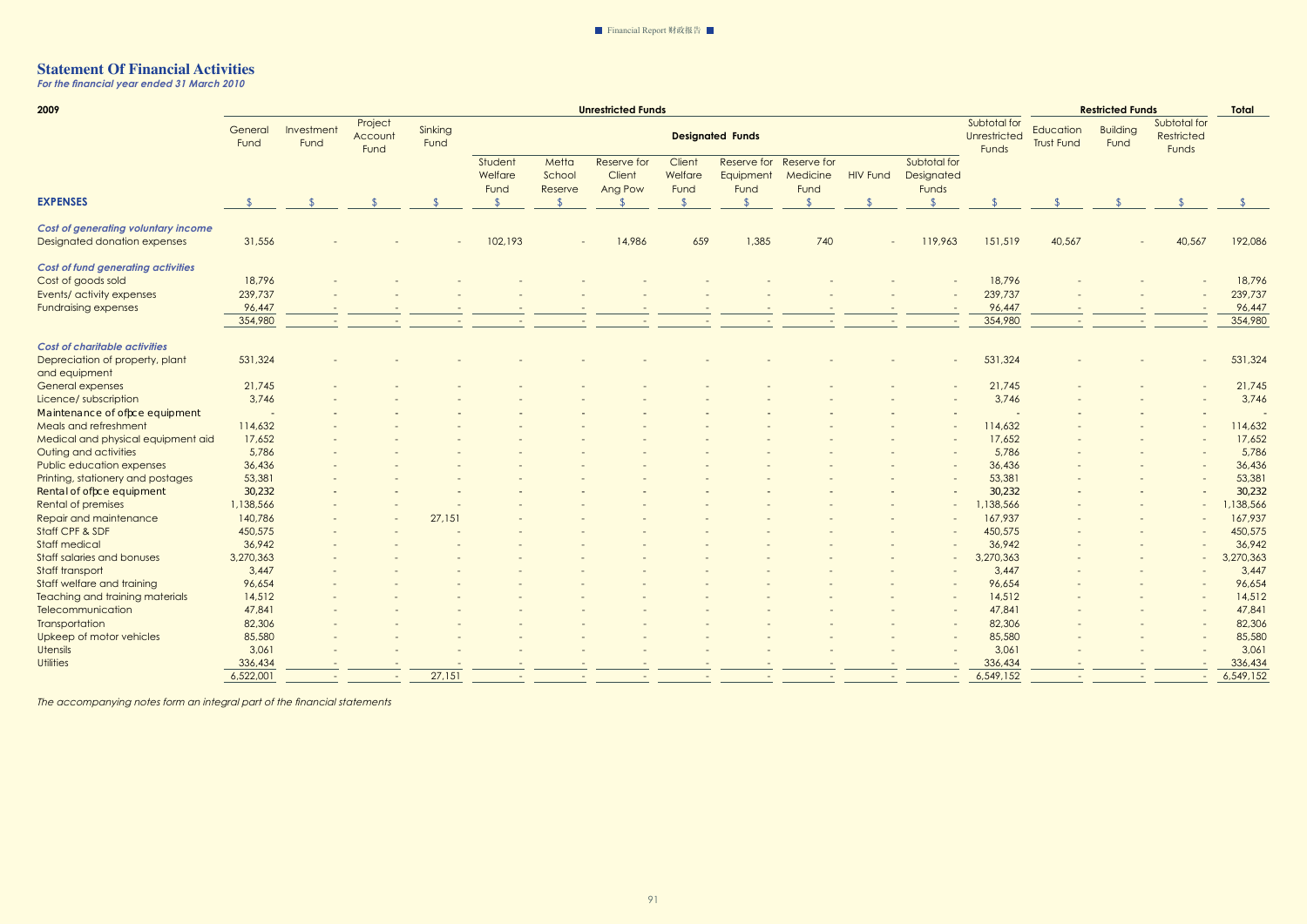*For the financial year ended 31 March 2010* 

| 2009                                                 | <b>Unrestricted Funds</b> |                          |                            |                 |                            |                            |                                  |                           |                                  |                                 |                          |                                     |                                              | <b>Restricted Funds</b>        |                         |                                     |           |
|------------------------------------------------------|---------------------------|--------------------------|----------------------------|-----------------|----------------------------|----------------------------|----------------------------------|---------------------------|----------------------------------|---------------------------------|--------------------------|-------------------------------------|----------------------------------------------|--------------------------------|-------------------------|-------------------------------------|-----------|
|                                                      | General<br>Fund           | Investment<br>Fund       | Project<br>Account<br>Fund | Sinking<br>Fund |                            |                            |                                  |                           | <b>Designated Funds</b>          |                                 |                          |                                     | Subtotal for<br><b>Unrestricted</b><br>Funds | Education<br><b>Trust Fund</b> | <b>Building</b><br>Fund | Subtotal for<br>Restricted<br>Funds |           |
|                                                      |                           |                          |                            |                 | Student<br>Welfare<br>Fund | Metta<br>School<br>Reserve | Reserve for<br>Client<br>Ang Pow | Client<br>Welfare<br>Fund | Reserve for<br>Equipment<br>Fund | Reserve for<br>Medicine<br>Fund | <b>HIV Fund</b>          | Subtotal for<br>Designated<br>Funds |                                              |                                |                         |                                     |           |
| <b>EXPENSES</b>                                      |                           |                          |                            |                 |                            |                            |                                  |                           |                                  |                                 |                          |                                     |                                              |                                |                         |                                     |           |
| <b>Administrative expenses</b>                       |                           |                          |                            |                 |                            |                            |                                  |                           |                                  |                                 |                          |                                     |                                              |                                |                         |                                     |           |
| Audit fee                                            | 13,932                    |                          |                            |                 |                            |                            |                                  |                           |                                  |                                 |                          |                                     | 13,932                                       |                                |                         | $\sim$                              | 13,932    |
| <b>Bank charges</b>                                  | 12,379                    | $\overline{\phantom{0}}$ |                            |                 |                            |                            |                                  |                           |                                  |                                 |                          |                                     | 12,379                                       |                                |                         |                                     | 12,379    |
| Property, plant and equipment<br>expensed            | 14,264                    |                          |                            |                 |                            |                            |                                  |                           |                                  |                                 |                          |                                     | 14,264                                       |                                |                         |                                     | 14,264    |
| Insurance                                            | 7,324                     |                          |                            |                 |                            |                            |                                  |                           |                                  |                                 |                          |                                     | 7,324                                        |                                |                         |                                     | 7,324     |
| Loss on disposal of property, plant<br>and equipment | 13,974                    |                          |                            |                 |                            |                            |                                  |                           |                                  |                                 |                          |                                     | 13,974                                       |                                |                         |                                     | 13,974    |
| Newspaper/periodicals                                | 1,531                     |                          |                            |                 |                            |                            |                                  |                           |                                  |                                 |                          |                                     | 1,531                                        |                                |                         |                                     | 1,531     |
| Notice/recruitment expenses                          | 4,202                     |                          |                            |                 |                            |                            |                                  |                           |                                  |                                 |                          |                                     | 4,202                                        |                                |                         |                                     | 4,202     |
| Professional fee                                     | 176,718                   | $\overline{\phantom{0}}$ |                            |                 |                            |                            |                                  |                           |                                  |                                 | $\overline{\phantom{a}}$ |                                     | 176,718                                      |                                |                         |                                     | 176,718   |
|                                                      | 244,324                   | $\sim$                   |                            |                 |                            |                            |                                  |                           |                                  | $\overline{\phantom{0}}$        | $\overline{\phantom{0}}$ |                                     | 244,324                                      | $\overline{\phantom{a}}$       |                         |                                     | 244,324   |
| <b>TOTAL EXPENSES</b>                                | 7,152,861                 |                          |                            | 27,151          | 102,193                    | $\sim$                     | 14,986                           | 659                       | 1,385                            | 740                             | $\sim$                   | 119,963                             | 7,299,975                                    | 40,567                         |                         | 40,567                              | 7,340,542 |
| NET SURPLUS/(DEFICIT) FOR THE YEAR                   | (114, 402)                |                          |                            | (27, 151)       | (73,090)                   | 1,136                      | (9, 379)                         | (221)                     | (1, 385)                         | 729                             |                          | (82, 210)                           | (223,763)                                    | 162,787                        |                         | 162,787                             | (60, 976) |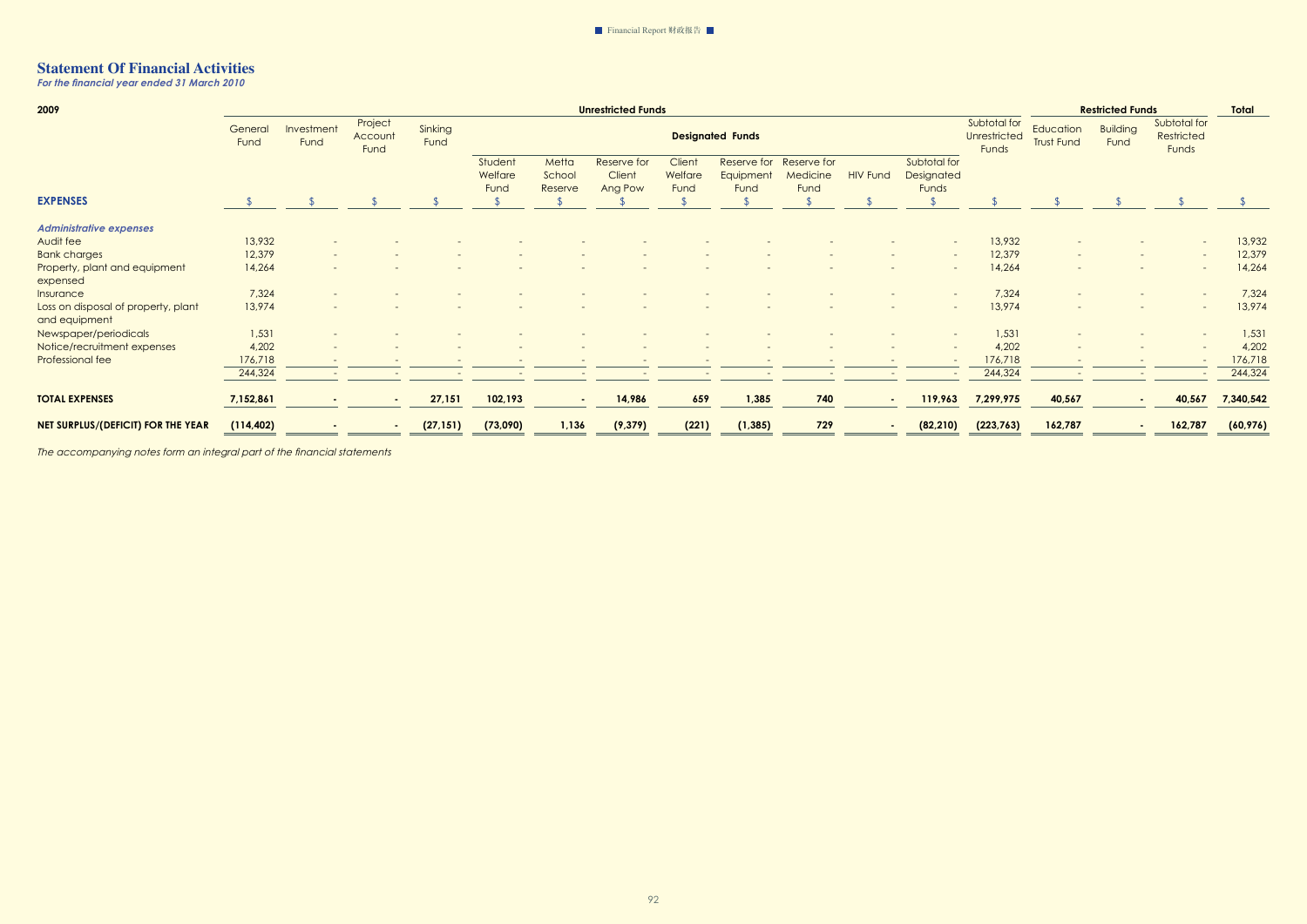# **Statement Of Changes In Funds**

*For the financial year ended 31 March 2010* 

|                                        | <b>Note</b> | Unrestricted Funds | <b>Restricted Funds</b> | <b>Total Funds</b> |
|----------------------------------------|-------------|--------------------|-------------------------|--------------------|
| <b>As at 1 April 2008</b>              |             | 4,055,338          | 188,273                 | 4,243,611          |
| (Defcit)/Surplus for the fnancial year |             | (223, 763)         | 162,787                 | (60, 976)          |
| As at 31 March 2009                    | 13          | 3,831,575          | 351,060                 | 4,182,635          |
| Surplus for the fnancial year          |             | 1,040,561          | 354,119                 | 1,394,680          |
| As at 31 March 2010                    | 13          | 4,872,136          | 705,179                 | 5,577,315          |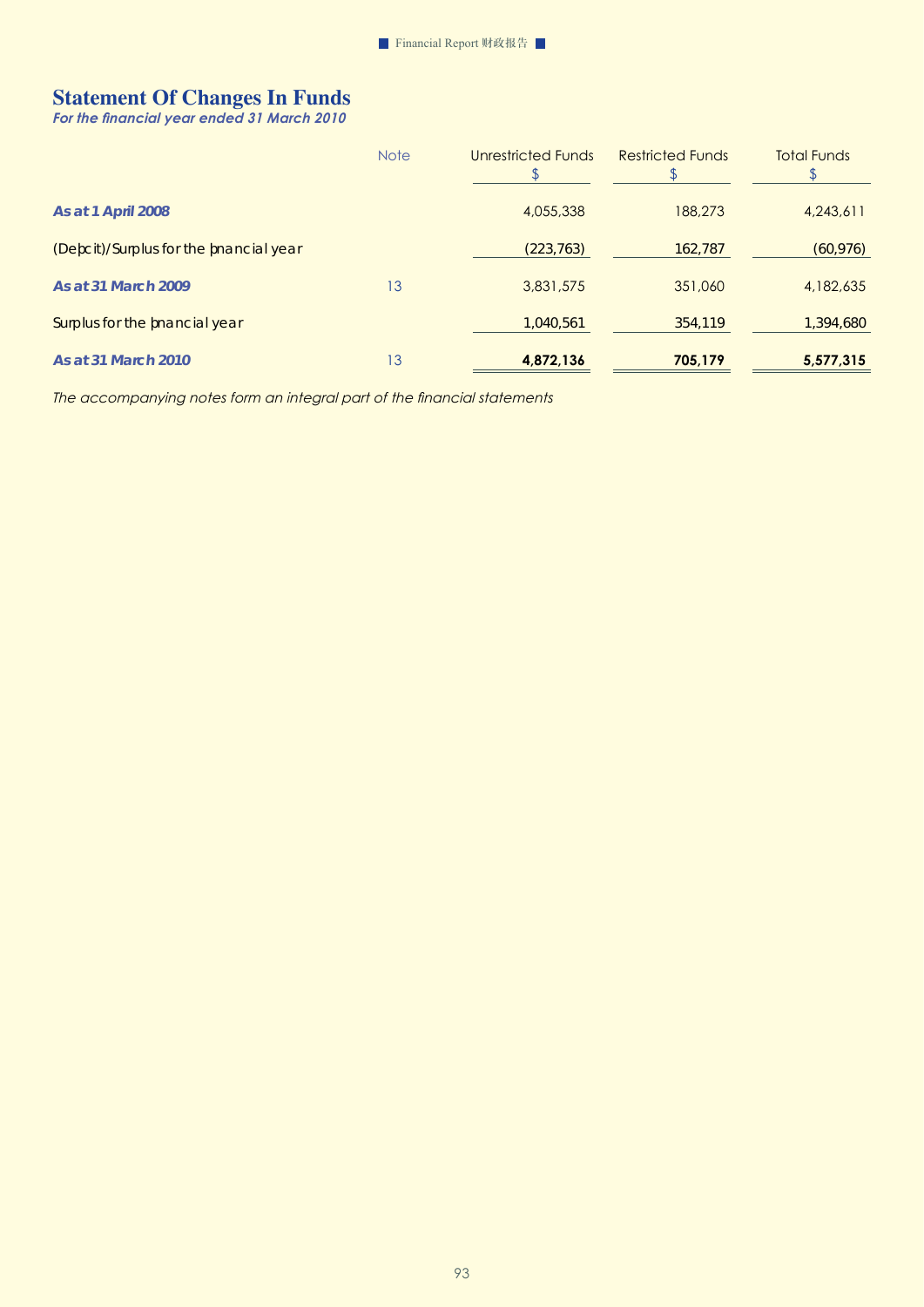# **Statement of Cash Flows**

*For the financial year ended 31 March 2010* 

|                                                                      | <b>Note</b> | 2010           | 2009       |
|----------------------------------------------------------------------|-------------|----------------|------------|
|                                                                      |             | $\mathfrak{L}$ | \$         |
| <b>Cash flows from operating activities</b>                          |             |                |            |
| Surplus/(Defcit) for the fnancial year                               |             | 1,394,680      | (60, 976)  |
| <b>Adjustments for:</b>                                              |             |                |            |
| <b>Amortisation of Deferred Capital Grants</b>                       |             | (396, 663)     | (421, 505) |
| Interest income received                                             |             | (12,607)       | (21, 308)  |
| Depreciation of property, plant and equipment                        |             | 504,266        | 531,324    |
| Loss on disposal of property, plant and equipment                    |             |                | 13,974     |
| <b>Operating cash flows before working</b>                           |             | 1,489,676      | 41,509     |
| capital changes                                                      |             |                |            |
| Decrease in inventories                                              |             | 1,220          | 3,167      |
| (Increase)/Decrease in trade and other receivables                   |             | (81, 515)      | 121,221    |
| Increase/(Decrease) in trade and other payables                      |             | 397,769        | (13, 813)  |
| <b>Net cash flows from operating activities</b>                      |             | 1,807,150      | 152,084    |
| <b>Cash flows from investing activities</b>                          |             |                |            |
| <b>Grants received</b>                                               |             | 512.074        | 62,014     |
| Interest income received                                             |             | 12,607         | 21,308     |
| Purchase of property, plant and equipment                            |             | (914, 166)     | (167,065)  |
| Net cash flows used in investing activities                          |             | (389, 485)     | (83, 743)  |
| Netincrease in cash and cash equivalents                             |             | 1,417,665      | 68,341     |
| Cash and cash equivalents at the                                     |             | 3,512,015      | 3,443,674  |
| beginning of the fnancial year                                       |             |                |            |
| <b>CASH AND CASH EQUIVALENTS AT THE END</b><br>OF THE FINANCIAL YEAR | 10          | 4,929,680      | 3,512,015  |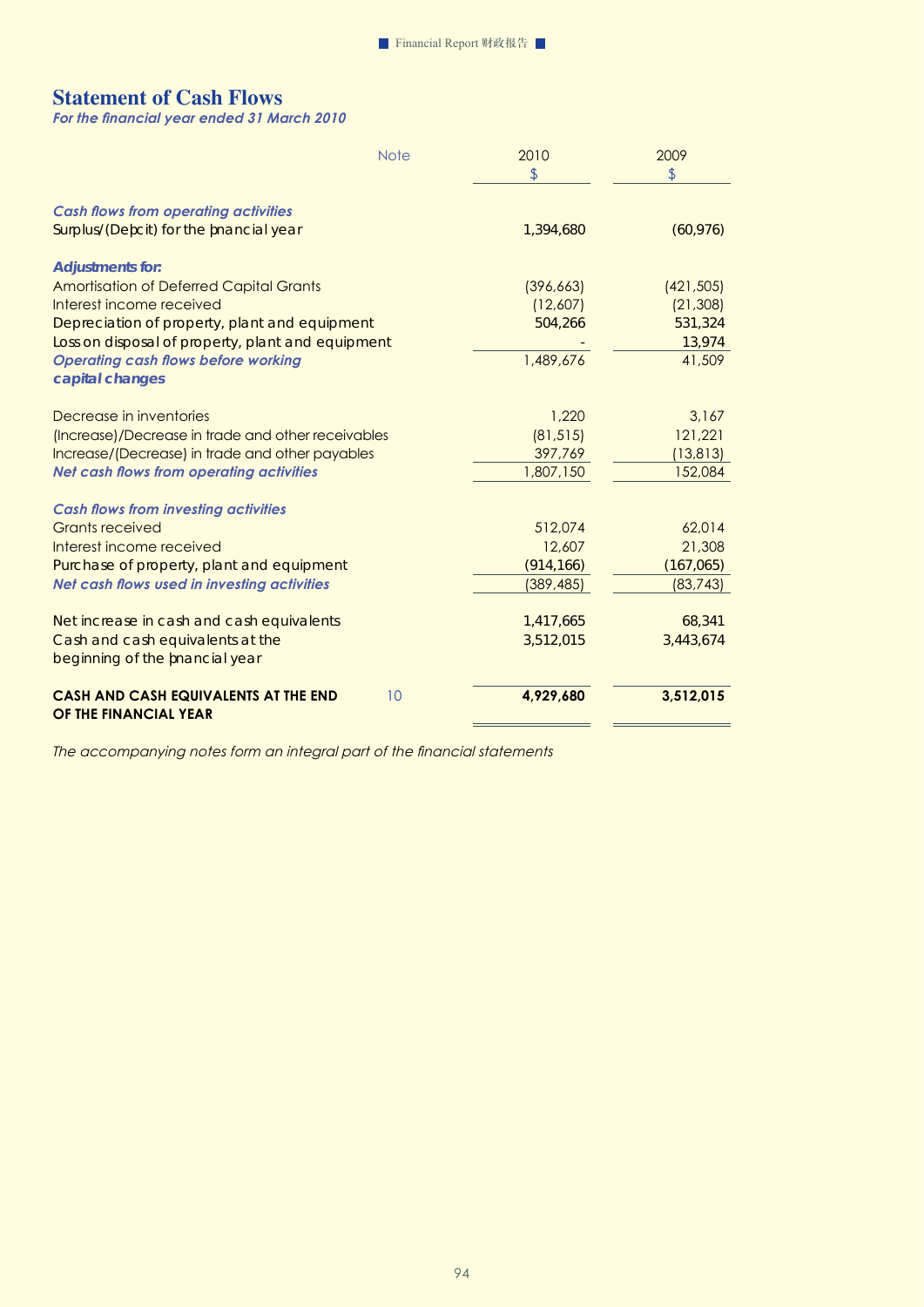# **Notes To The Financial Statements**

*For the financial year ended 31 March 2010* 

These notes form an integral part of and should be read in conjunction with the accompanying financial statements.

#### **1 GENERAL**

The Metta Welfare Association ("the Association") is registered and operates in the Republic of Singapore. The registered office and principal place of operation of the Association is located at 32 Simei Street 1, Singapore 529950.

 The Association is set up to provide model medical care and community welfare services at their centres so that their beneficiaries can lead happy, independent, dignified and fulfilling lives. The Association is an approved charity under Charities Act, Cap. 37 and has been accorded the status of an Institution of Public Character ("IPC") for the period from 2 May 2005 to 1 May 2010. The Charity registration number is 01082.

The fnancial statements of the Association for the fnancial year ended 31 March 2010 were authorised for issue in accordance with a resolution of the Management Committee on 12 August 2010.

## **2 MANAGEMENT COMMITTEE**

For the financial year under review, the members of the Management Committee were as follows:

| Ven Shi Fa Zhao              | - President                    |
|------------------------------|--------------------------------|
| Ven Shi Pu Rui               | - First Vice President         |
| Tan Ming Yong                | - Second Vice President        |
| Tan Yen Kee                  | - Honorary Secretary           |
| Khua Kian Kheng, Ivan        | - Assistant Honorary Secretary |
| Woo Khai San, Victor         | - Honorary Treasurer           |
| Lim Yew Si                   | - Assistant Honorary Treasurer |
| Helen Tan                    | - Committee Member             |
| Lim Chin                     | - Committee Member             |
| Ngiam Kee Yuan               | - Committee Member             |
| Poh Yong Meng, Stephen       | - Committee Member             |
| Tan Wui Khiang, Kevin        | - Committee Member             |
| Tay Khin Sian, Anthony       | - Committee Member             |
| <b>Tsang Siu For, Thomas</b> | - Committee Member             |
| Yeong Wai Chee, Raymond      | - Committee Member             |
|                              |                                |

## **3 SUMMARY OF SIGNIFICANT ACCOUNTING POLICIES**

#### *3.1 Basis of preparation*

The fnancial statements have been prepared in accordance with the provisions of the Societies Act, (Chapter 311), Charities Act, (Chapter 37), Recommended Accounting Practice 6 and Singapore Financial Reporting Standards ("FRS").

 The Association has applied RAP 6 for the presentation of the Statement of Financial Activities which differs from FRS 1 presentation of Statement of Comprehensive Income.

The financial statements are prepared under the historical cost basis except as disclosed in the accounting policies below.

The preparation of fnancial statements requires management to make judgements, estimates and assumptions that affect the application of policies and reported amounts of assets, liabilities, income and expenses. All these judgements, estimates and associated assumptions are based on historical experience and various other factors that are believed to be reasonable under the circumstances. Actual results may ultimately differ from those estimates.

The estimates and underlying assumptions are reviewed on an on-going basis. Revisions to accounting estimates are recognised in the period in which the estimate is revised if the revision affects only that period or in the period of the revision and future periods if the revision affects both current and future periods.

The significant accounting policy that requires management's judgement in its application that has the most significant effect on the financial statements is in respect of management's decision on the estimated useful lives of property, plant and equipment which is disclosed in Note 3.5.

The fnancial statements are expressed in Singapore Dollars ("SGD or S\$").

 The accounting policies have been consistently applied by the Association and are consistent with those used in the previous fnancial year.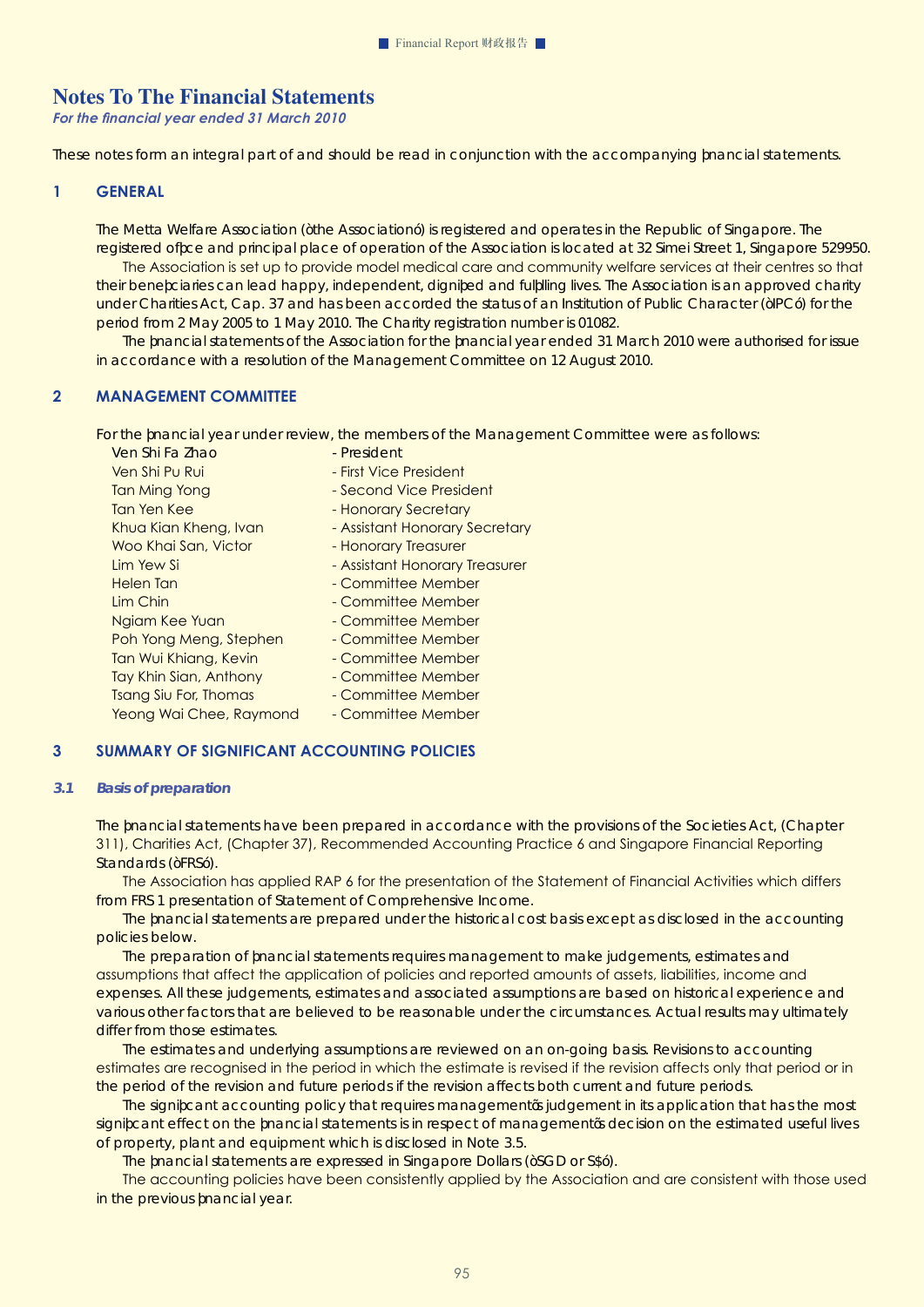#### *3.2 Changes in accounting policies*

On 1 April 2009, the Association adopted the new or amended FRS and Interpretations to FRS ("INT FRS") that are mandatory for application from that date. Changes to the Association's accounting policies have been made as required, in accordance with the transitional provisions in the respective FRS and INT FRS.

The following are the new or revised FRS and INT FRS that are relevant to the Association:

#### • **FRS 1 Presentation of Financial Statements – Revised presentation**

The revised standard requires an entity to present, in a statement of changes in funds, all owner changes in funds. All non-owner changes in funds (i.e. comprehensive income) are required to be presented in one statement of comprehensive income or in two statements (a separate income statement and a statement of comprehensive income). Components of comprehensive income are not permitted to be presented in the statement of changes in funds. In addition, a statement of financial position is required at the beginning of the earliest comparative period following a change in accounting policy, the correction of an error or the reclassification of items in the financial statements. FRS 1 (revised 2008) does not have any impact on the Association's financial position or results.

#### • **Amendments to FRS 107 Financial Instruments: Disclosures**

The amendment requires enhanced disclosures about fair value measurement and liquidity risk. In particular, the amendment requires the disclosure of fair value measurements by level of a fair value measurement hierarchy. The adoption of the amendment results in additional disclosures but does not have an impact on the accounting policies and measurement bases adopted by the Association.

#### *3.3 New or revised accounting standards and interpretations*

The Association has not earlier adopted certain new standards, amendments and interpretations to existing standards which have been published and are mandatory for the Association's accounting policies beginning 1 April 2010 or later periods.

 The management expects that the adoption of the new or revised accounting standards and interpretations will have no material impact on the financial statements in the period of initial application.

#### *3.4 Functional currency*

The management has determined the currency of the primary economic environment in which the Association operates i.e. functional currency, to be SGD. Donation received, sales prices and major costs of providing goods and services including major operating expenses are primarily influenced by fluctuations in SGD.

#### *3.5 Property, plant and equipment*

Property, plant and equipment are stated at cost less accumulated depreciation and any impairment. The costs of property, plant and equipment initially recognised include its purchase price and any directly attributable costs of bringing the property, plant and equipment to working condition for its intended use. Subsequent expenditure relating to property, plant and equipment that has already been recognised is added to the carrying amount of the asset only when it is probable that future economic benefits associated with the item will fow to the Association and the cost of the item can be measured reliably. All other repair and maintenance expenses are recognised in the statement of financial activities when incurred.

Depreciation is calculated on a straight-line method over their estimated useful lives as follows:

| <b>Building</b>           | 50 years |
|---------------------------|----------|
| Furniture and equipment   | 5 years  |
| Computers                 | 3 years  |
| Physio/medicalequipment   | 5 years  |
| <b>Motor vehicles</b>     | 5 years  |
| Renovation                | 15 years |
| Alarm and security system | 5 years  |

Renovation work in progress is stated at cost. Expenditure relating to renovation (including interest expense) are capitalised when incurred. Depreciation will commence when the renovation is completed.

The carrying values of property, plant and equipment are reviewed for impairment when events or changes in circumstances indicate that the carrying value may not be recoverable.

The residual values, useful life and depreciation method are reviewed at each financial year end to ensure that the amount, method and period of depreciation are consistent with previous estimates and the expected pattern of consumption of the future economic benefts embodied in the items of fxed assets.

An item of property, plant and equipment is derecognised upon disposal or when no future economic benefits are expected from its use or disposal. Any gain or loss on derecognition of the asset is included in the statement of fnancial activities in the year the property, plant and equipment is derecognised.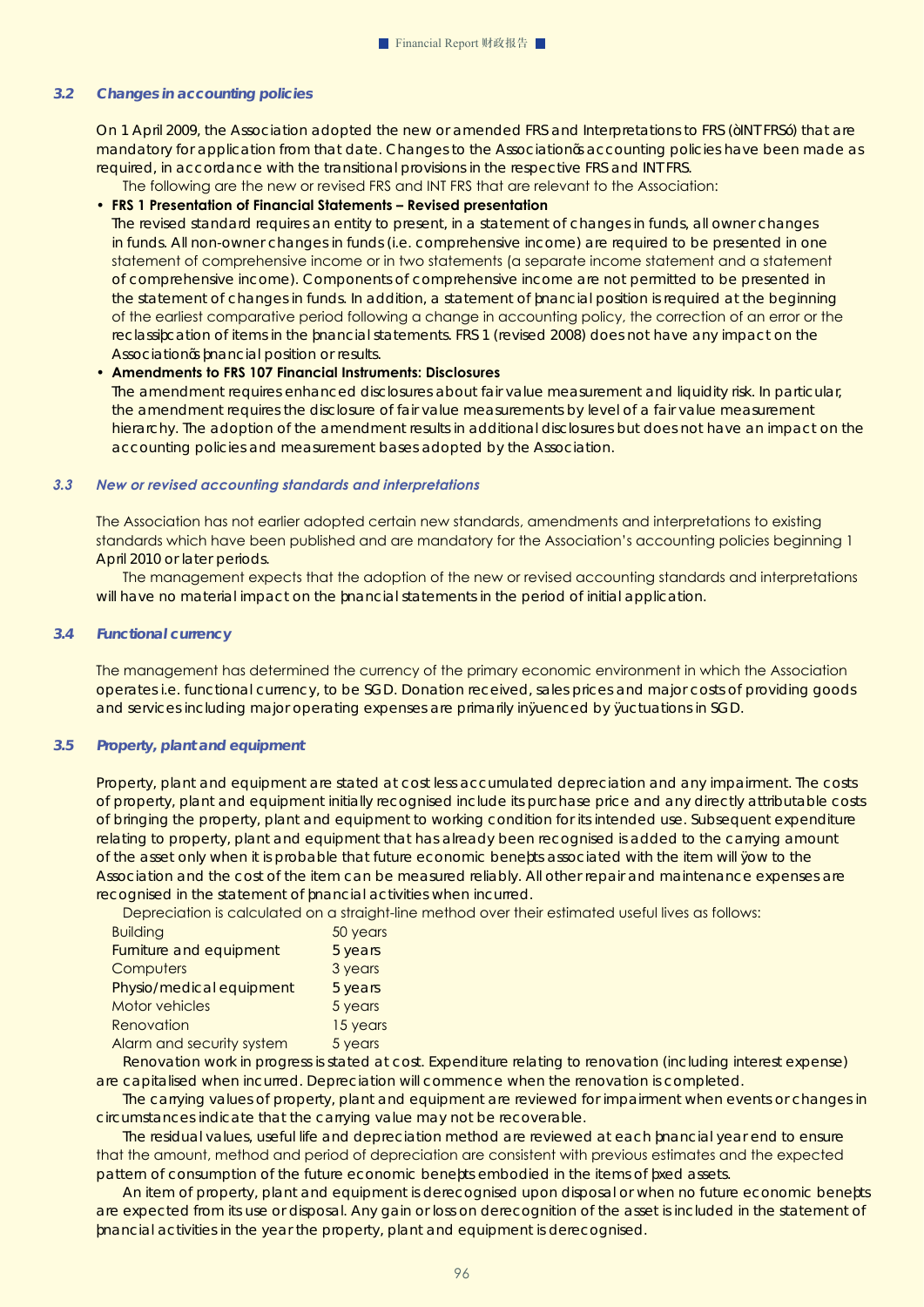#### *3.6 Impairment of non-financial assets*

The carrying amounts of the Association's assets are reviewed at each statement of financial position date to determine whether there is any indication of impairment. If any such indication exists, the asset's recoverable amount is estimated. All impairment losses are recognised in the statement of financial activities whenever the carrying amount of an asset or its cash-generating unit exceeds its recoverable amount.

 An impairment loss is only revised to the extent that the assets carrying amount does not exceed the carrying amount that would have been determined, net of depreciation or amortisation, if no impairment loss has been recognised. All reversals of impairment are recognised in the statement of fnancial activities.

#### *3.7 Inventories*

Inventories are valued at the lower of cost and net realisable value.

 Net realisable value is the estimated selling price in the ordinary course of business, less estimated costs of completion and the estimated costs necessary to make the sale. A write down on cost is made for where the cost is not recoverable or if the selling price has declined. Cost includes all costs of purchase, costs of conversion and other cost incurred in bringing the inventories to their present location and condition.

#### *3.8 Financial assets*

#### **Loans and receivables**

Financial assets are recognised on the statement of fnancial position when, and only when, the Association becomes a party to the contractual provisions of the financial instrument.

When financial assets are recognised initially, they are measured at fair value, plus transaction costs.

All regular purchases and sales of financial assets are recognised or derecognised on the trade date i.e. the date that the Association commits to purchase or sell the asset. Regular way purchases or sales are purchases or sales of financial assets that require delivery of assets within the period generally established by regulation or convention in the marketplace concerned.

Non-derivative fnancial assets with fxed or determinable payments that are not quoted in an active market are classified as loans and receivables. Such assets are carried at amortised cost using the effective interest method, less impairment losses. Gains and losses are recognised in the statement of financial activities when the loans and receivables are derecognised or impaired, and through the amortisation process.

The  $A$  ssociation classifes the following financial assets as loans and receivables:

- cash and cash equivalents
- trade and other receivables
- fixed deposits

#### **Held to Maturity Investments**

Financial assets with fxed or determinable payments and fxed maturity are classifed as held-to-maturity when the Association has the positive intention and ability to hold the investment to maturity. Subsequent to initial recognition, held-to-maturity investments are measured at amortised cost using the effective interest method. Gains and losses are recognised in the statement of financial activities when the held-to-maturity investments are derecognised or impaired, and through the amortisation process.

#### *3.9 Cash and cash equivalents*

Cash and cash equivalents comprise cash and bank balances. Cash carried in the statement of financial position is classified and accounted for as loans and receivables under FRS 39.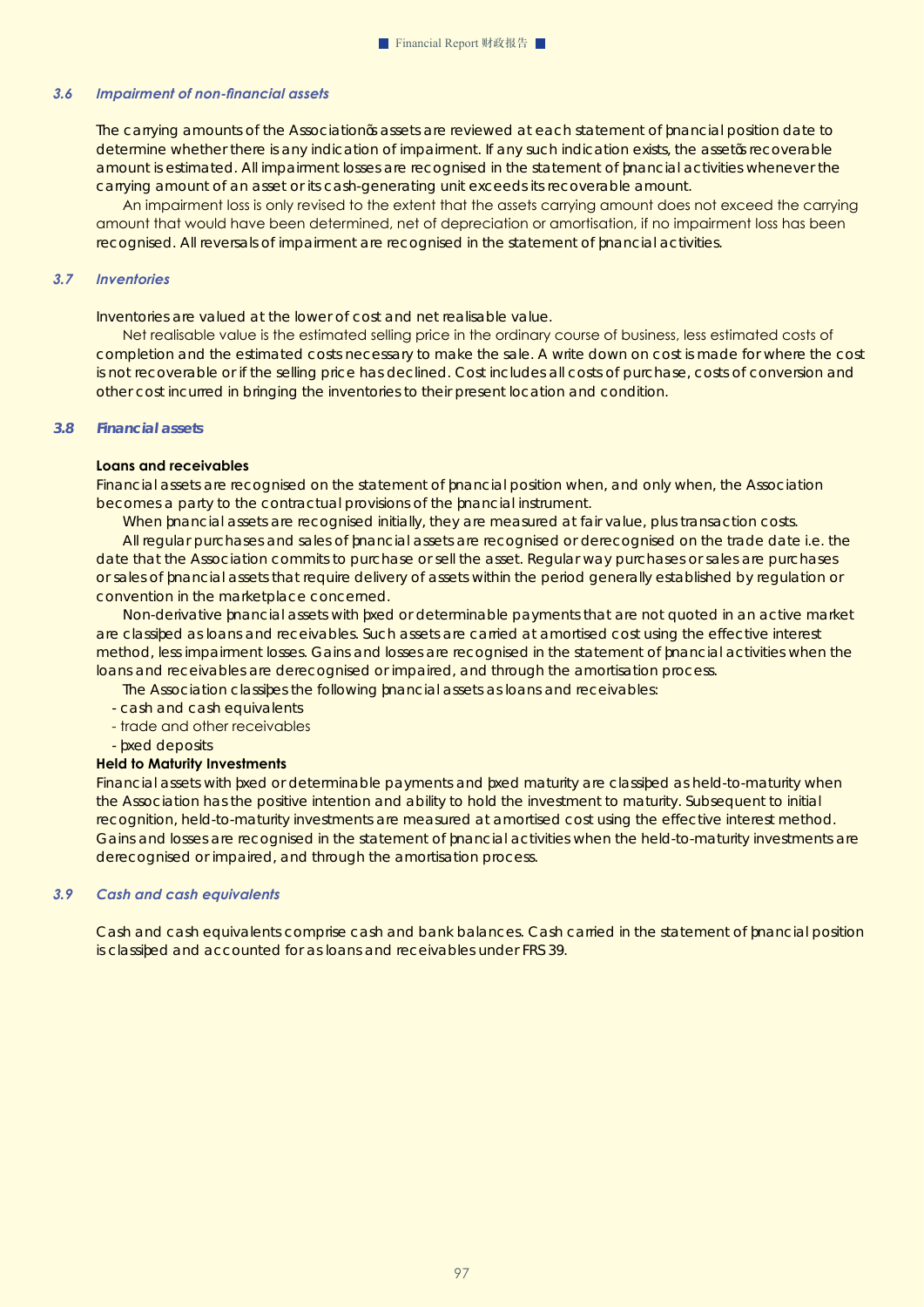#### *3.10 Impairment of financial assets*

The Association assesses at each statement of financial position date whether there is any objective evidence that a financial asset or group of financial assets is impaired.

If there is objective evidence that an impairment loss on loans and receivables carried at amortised cost has been incurred, the amount of the loss is measured as the difference between the asset's carrying amount and the present value of estimated future cash fows (excluding future credit losses that have not been incurred) discounted at the financial asset's original effective interest rate (i.e. the effective interest rate computed at initial recognition). The carrying amount of the asset is reduced through the use of an allowance account. The amount of the loss is recognised in the statement of fnancial activities.

When the fnancial asset becomes uncollectible, the carrying amount of impaired fnancial asset is reduced directly or if an amount was charged to the allowance amount, the amounts charged to the allowance account are written off against the carrying value of the financial asset.

To determine whether there is objective evidence that an impairment loss on financial asset has been incurred, the Association considers factors such as the probability of insolvency or significant financial difficulties of the debtor and default or significant delay in payments.

If, in a subsequent period, the amount of the impairment loss decreases and the decrease can be related objectively to an event occurring after the impairment was recognised, the previously recognised impairment loss is reversed. Any subsequent reversal of an impairment loss is recognised in the statement of fnancial activities, to the extent that the carrying value of the asset does not exceed its amortised cost at the reversal date.

#### *3.11 Derecognition of financial assets*

A financial asset is derecognised where the contractual rights to receive cash fows from the asset have expired. On derecognition of a fnancial asset in its entirety, the difference between the carrying amount and the sum of the consideration received and any cumulative gain or loss that has been recognised directly in equity is recognised in the statement of financial activities.

#### *3.12 Financial liabilities*

Financial liabilities include trade and other payables, which are normally settled on 30-90 days terms and payables to related parties. Financial liabilities are recognised on the statement of fnancial position when the Association becomes a party to the contractual provisions of the fnancial instrument. Financial liabilities are initially recognised at fair value of consideration received less attributable transaction costs and subsequently measured at amortised cost using the effective interest method.

Gains and losses are recognised in the statement of financial activities when the liabilities are derecognised and through the amortisation process. The liabilities are derecognised when the obligation under the liability is discharged or cancelled or expired.

#### *3.13 Funds*

Fund balances restricted by outside sources are so indicated and are distinguished from unrestricted funds allocated to specific purposes if any by action of the management. Externally restricted funds may only be utilised in accordance with the purposes established by the source of such funds and are in contrast with unrestricted funds over which management retains full control to use in achieving any of its institutional purposes.

#### *3.14 Provisions*

Provisions are recognised when the Association has a present legal or constructive obligation as a result of a past event where it is probable that it will result in an outfow of economic benefts to settle the obligation and the amount of the obligation can be estimated reliably.

Provisions are reviewed at each statement of financial position date and adjusted to refect the current best estimate. If it is no longer probable that an outfow of resources embodying economic benefts will be required to settle the obligation, the provision is reversed. If the effect of the time value of money is material, provisions are discounted using a current pre-tax rate that refects, where appropriate, the risks specifc to the liability. When discounting is used, the increase in the provision due to the passage of time is recognised as a finance cost.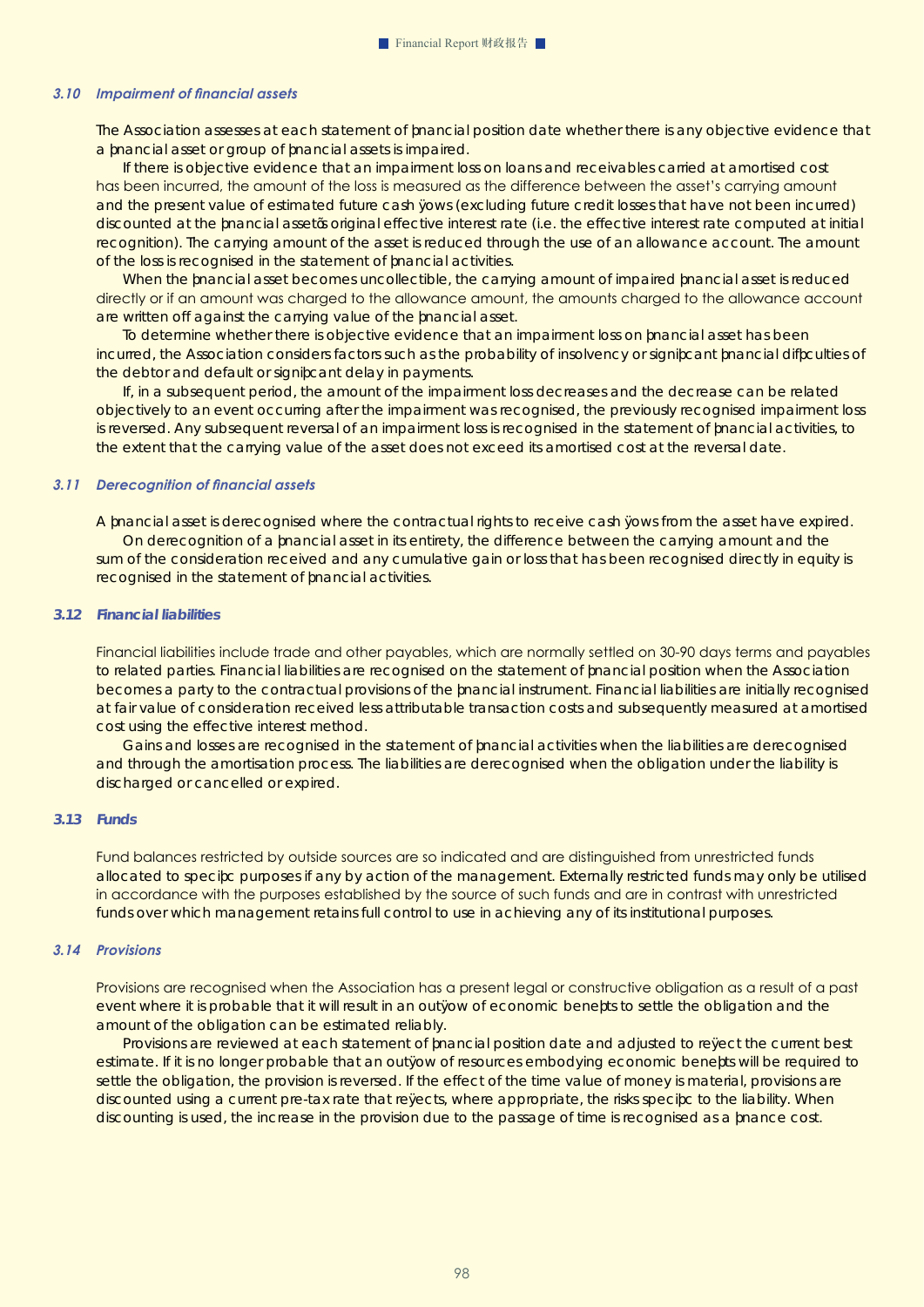#### *3.15 Operating leases*

Leases where the lessor effectively retains substantially all the risk and benefts of ownership of the lease term, are classified as operating leases.

Operating lease payments are charged to the statement of financial activities on a straight line basis over the period of the lease.

When an operating lease is terminated before the lease period has expired, any payment required to be made to the lessor by way of penalty is recognised as an expense in the period in which termination takes place.

#### *3.16 Employee benefits*

#### **(a) Defined contribution plan**

As required by law, the Association makes contributions to the state pension scheme, the Central Provident Fund ("CPF"). CPF contributions are recognised as compensation expenses in the same period as the employment that gives rise to the contribution.

#### **(b) Employee leave entitlement**

Employee entitlements to annual leave are recognised when they are accrued to employees.

#### *3.17 Incoming resources recognition*

Revenue is recognised to the extent that it is probable that the economic benefts will fow to the Association and the revenue can be reliably measured.

#### **(a) Donations and corporate sponsorship**

 Revenue from donations of individuals and corporate sponsorship are accounted for when received, except for committed donations and corporate cash sponsorship that are recorded when the commitments are signed.

#### **(b) Fees**

Revenue received from fees is recognised on an accrual basis.

#### **(c) Sale of items**

 Revenue from sale of items is recognised when the items have been delivered to the customers and the customers have accepted the items and collectibility of the related receivables is reasonably assured.

#### **(d) Interest income and investment income**

Interest income on bank accounts, fxed deposits placed with banks and bonds are recognised on a time proportion basis using the effective interest method.

#### *3.18 Resources expended*

All expenditures are accounted for on accrual basis, aggregated under the respective areas. Direct costs are attributed to the activity where possible. Where costs cannot be wholly attributable to an activity, they are apportioned on a basis consistent with the use of resources.

#### **(a) Allocation of HQ costs**

HQ costs comprise staff costs relating to general management, human resource and administration, finance and IT costs which have been allocated to charitable activities on a fair basis.

#### **(b) Cost of generating funds from fund-raising activities**

 These costs are directly attributable to the fund-raising activities, separate from those costs incurred in undertaking charitable activities. These costs are fully met by contributions in the form of cash sponsorship and grants.

#### **(c) Charitable activities**

Costs of charitable activities comprise all costs incurred in the pursuit of the charitable objects of the Association. The total costs of charitable expenditure include an apportionment of overhead and shared costs.

#### *3.19 Grants*

A grant is recognised at fair value when there is reasonable assurance that conditions attaching to it will be complied with and that the grant will be received. Grants and government subvention receipts in recognition of specific expenses are recognised as income to match them with the related costs that they are intended to compensate. Where the grant relates to an asset, the fair value is recognised as deferred capital grant on the statement of fnancial position and is amortised to the statement of fnancial activities over the expected useful life of the relevant assets by annual amount installments.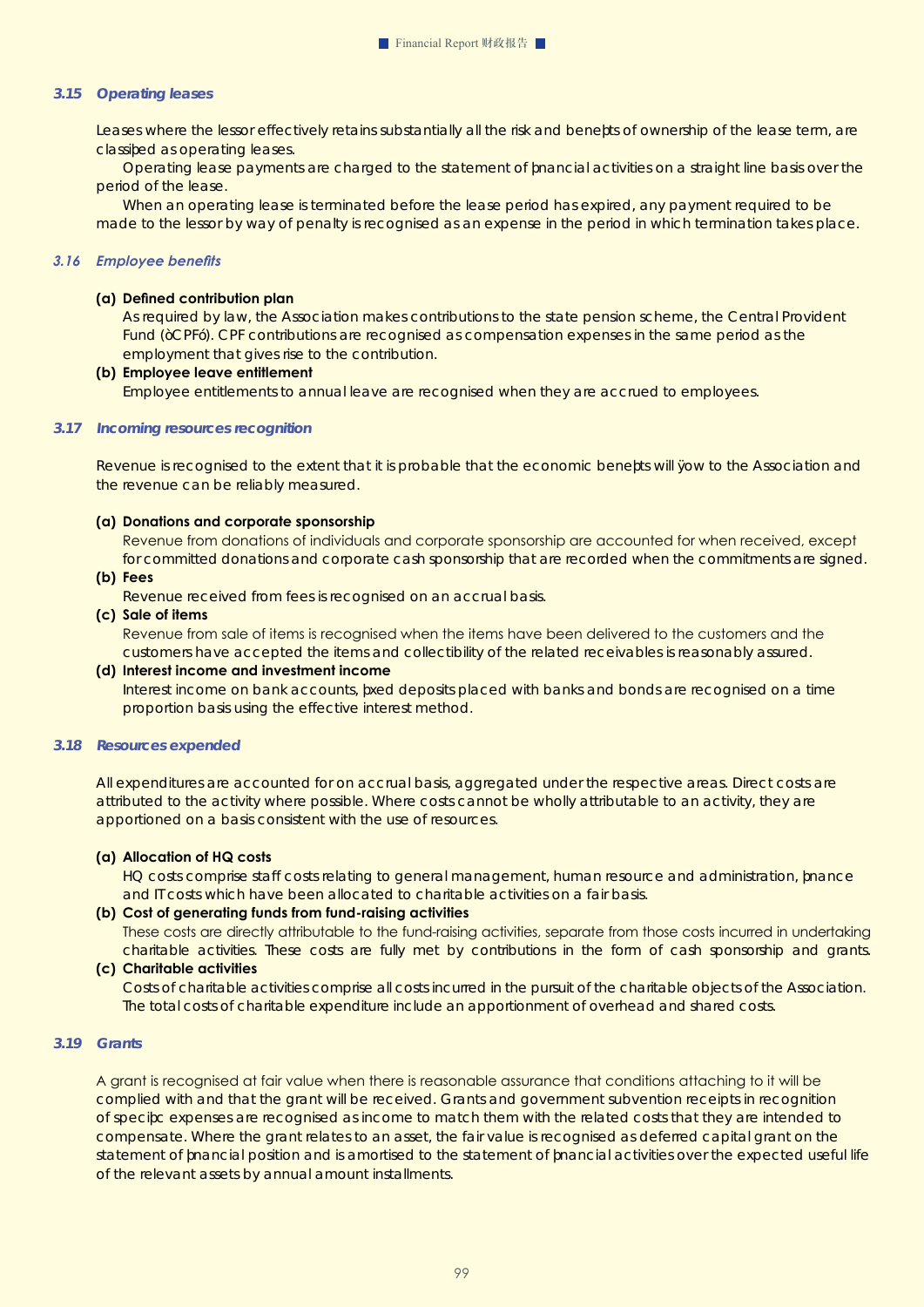# **4 RELATED PARTY TRANSACTION**

A related party includes the trustees/office bearers and key management of the Association. It also includes an entity or person that directly or indirectly controls, is controlled by, or is under common or joint control with these persons. It also includes members of the key management personnel or close members of the family of any individual referred to herein and others who have the ability to control, jointly control or significantly influence by or for which significant voting power in such entity resides with, directly or indirectly, any such individual. Key management personnel include the executive director, deputy executive director and the direct reporting senior officers.

It is not the normal practice for the trustees/office bearers, or people connected with them, to receive remuneration, or other benefits, from the Association for which they are responsible, or from institutions connected with the Association.

#### **(a) Significant related party transactions**

|                                        | 2010    | 2009     |
|----------------------------------------|---------|----------|
|                                        |         |          |
| Metta School                           |         |          |
| <b>Expenses billed to Metta School</b> | (5,730) | (14,922) |
| Expenses billed from Metta School      | 95,880  | 19,075   |

During the financial year, the Association charged expenses amounting to \$5,730 (2009: \$14,922) to Metta School and was charged expenses amounting to \$95,880 (2009: \$19,075) by Metta School. As at 31 March 2010, the Association has receivable of \$360 (2009: \$5,056) from and payable of \$47,613 (2009: \$72,396) to Metta School.

|                                                      | 2010      | 2009       |
|------------------------------------------------------|-----------|------------|
|                                                      |           |            |
| <b>Happy Arts Enterprise Ltd</b>                     |           |            |
| Expenses billed to Happy Arts Enterprise Ltd         | (75, 369) | (122, 752) |
| <b>Expenses billed from Happy Arts EnterpriseLtd</b> | 129.597   | 138,832    |

During the financial year, the Association charged expenses amounting to \$75,369 (2009: \$122,752) to Happy Arts Enterprise Ltd and was charged expenses amounting to \$129,597 (2009: \$138,832) by Happy Arts Enterprise Ltd. As at 31 March 2010, the Association has receivable of \$26,048 (2009: \$16,500) from and payable of \$24,115 (2009: \$30,131) to Happy Arts Enterprise Ltd.

|                                                          | 2010    | 2009     |
|----------------------------------------------------------|---------|----------|
|                                                          |         |          |
| <b>Buddha Tooth Relic Temple Singapore</b>               |         |          |
| Expenses billed to Buddha Tooth Relic Temple Singapore   | (5,878) | (28,095) |
| Expenses billed from Buddha Tooth Relic Temple Singapore | 15.997  | 24.241   |

During the financial year, the Association charged expenses amounting to \$5,878 (2009: \$28,095) to Buddha Tooth Relic Temple Singapore and was charged expenses amounting to \$15,997 (2009: \$24,241) by Buddha Tooth Relic Temple Singapore. As at 31 March 2010, the Association has receivable of NIL (2009: \$3,843) from and payable of \$4,519 (2009: \$6,768) to Buddha Tooth Relic Temple Singapore.

#### **(b) Key management personnel**

|                                                  | 2010    | 2009    |
|--------------------------------------------------|---------|---------|
| Salaries, honorariums and other employee benefts | 496,260 | 511,778 |

Number of key management in remuneration bands:

|                       | 2010 | 2009 |
|-----------------------|------|------|
| Above \$100,000       |      |      |
| \$50,000 to \$100,000 |      |      |
| Below \$50,000        |      |      |
|                       |      |      |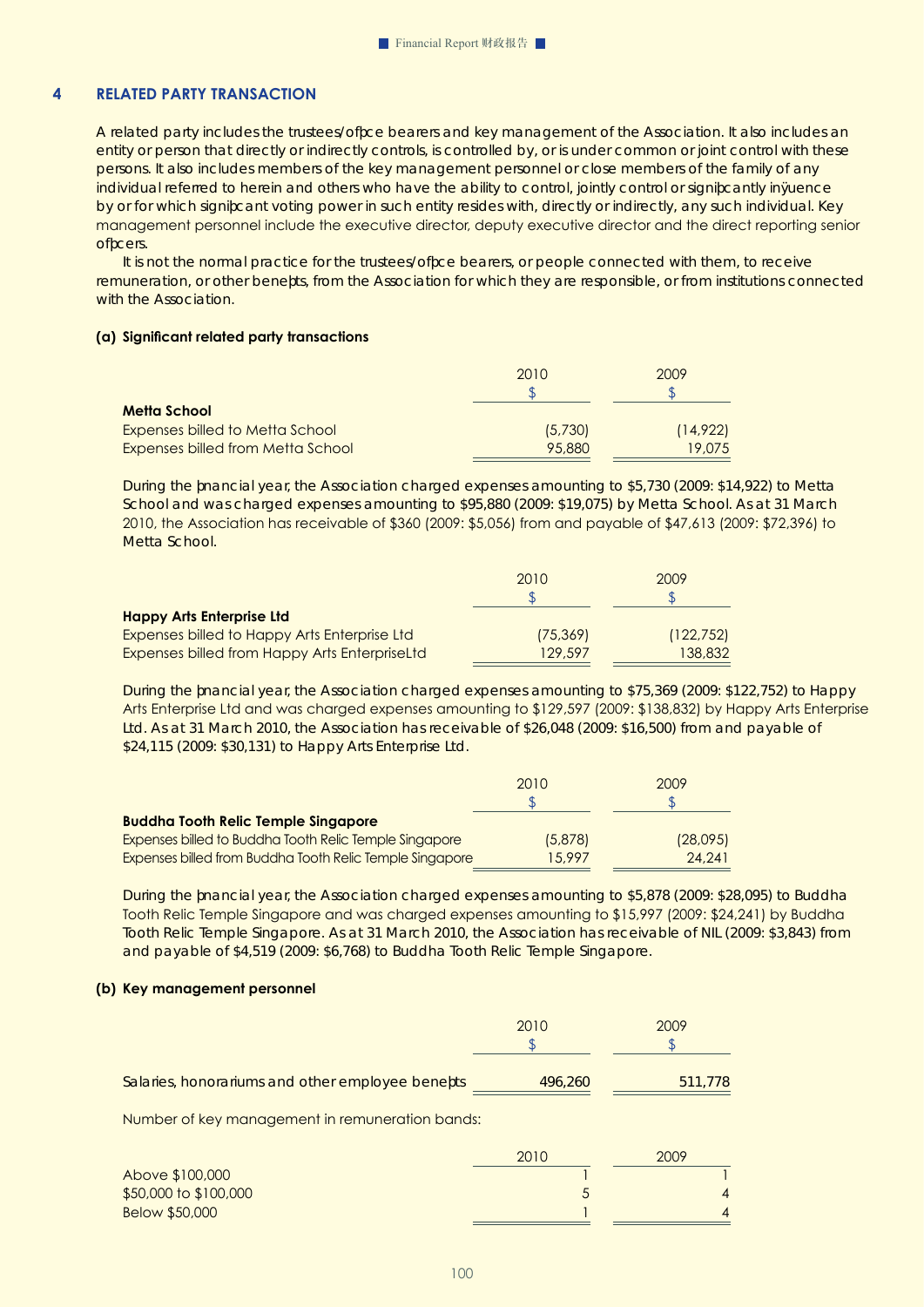| ď<br>i<br>۰<br>٠<br>÷<br>۱<br>۱<br>崖 |
|--------------------------------------|
| ×<br>i                               |
| ٠<br>٠<br>٠<br>–                     |
|                                      |

 $\overline{\phantom{a}}$ 

**PROPERTY, PLANT AND EQUIPMENT 5 PROPERTY, PLANT AND EQUIPMENT** <mark>ს</mark>

|                                                            | Building<br>↔        | Furniture &<br>Equipment<br>↮    | Computers<br>$\leftrightarrow$ | Iquipment<br>Medical<br>Physio/<br>$\leftrightarrow$ | Vehicles<br>Motor<br>↮ | Renovation<br>Progress<br>Work in<br>$\leftrightarrow$ | Renovation<br>$\Theta$ | Alarm and<br>Security<br>System<br>$\leftrightarrow$ | Total<br>$\leftrightarrow$         |
|------------------------------------------------------------|----------------------|----------------------------------|--------------------------------|------------------------------------------------------|------------------------|--------------------------------------------------------|------------------------|------------------------------------------------------|------------------------------------|
| Cost                                                       |                      |                                  |                                |                                                      |                        |                                                        |                        |                                                      |                                    |
| As at 1 April 2008<br>Additions<br>Disposals               | 15,427,304           | 1,041,961<br>68,932<br>(29, 230) | 20,608<br>(660)<br>209,737     | 11,850<br>67,104                                     | 507,650<br>39,463      |                                                        | 12,200<br>553,241      | 1,975<br>14,012                                      | 167,065<br>17,808,972<br>(29, 890) |
| As at 31 March 2009<br>Additions<br>Disposals              | 15,427,304           | 1,081,663<br>16,331<br>(4,790)   | 229,685<br>46,657<br>(19, 523) | 78,954<br>11,917                                     | 547, 113               | 839,261                                                | 565,441                | 15,987                                               | 914,166<br>17,946,147<br>(24, 313) |
| As at 31 March 2010                                        | 15,427,304           | 1,093,204                        | 256,819                        | 90,871                                               | 547, 113               | 839,261                                                | 565,441                | 15,987                                               | 18,836,000                         |
| Accumulated depreciation                                   |                      |                                  |                                |                                                      |                        |                                                        |                        |                                                      |                                    |
| Charge for the year<br>As at 1 April 2008<br>Disposals     | 306,465<br>1,782,696 | 717,276<br>115,754<br>(1,990)    | 202,598<br>7,470<br>(660)      | 37,432<br>8,885                                      | 66,019<br>348, 181     |                                                        | 323,412<br>25,402      | 230<br>1,329                                         | 3,411,825<br>531,324<br>(2,650)    |
| As at 31 March 2009<br>Charge for the year<br>Disposals    | 306,465<br>2,089,161 | 831,040<br>105,096<br>(4,790)    | 209,408<br>9,413<br>(19, 523)  | 9,925<br>46,317                                      | 414,200<br>44,490      |                                                        | 348,814<br>25,680      | 1,559<br>3,197                                       | 504,266<br>3,940,499<br>(24, 313)  |
| As at 31 March 2010                                        | 2,395,626            | 931,346                          | 199,298                        | 56,242                                               | 458,690                |                                                        | 374,494                | 4,756                                                | 4,420,452                          |
| Net book value as at 31 March 2009<br>Net carrying amount: | 13,338,143           | 250,623                          | 20,277                         | 32,637                                               | 132,913                |                                                        | 216,627                | 14,428                                               | 14,005,648                         |
| NET BOOK VALUE AS AT 31 MARCH 2010                         | 13,031,678           | 161,858                          | 57,521                         | 34,629                                               | 88,423                 | 839,261                                                | 190,947                | 11,231                                               | 14,415,548                         |

101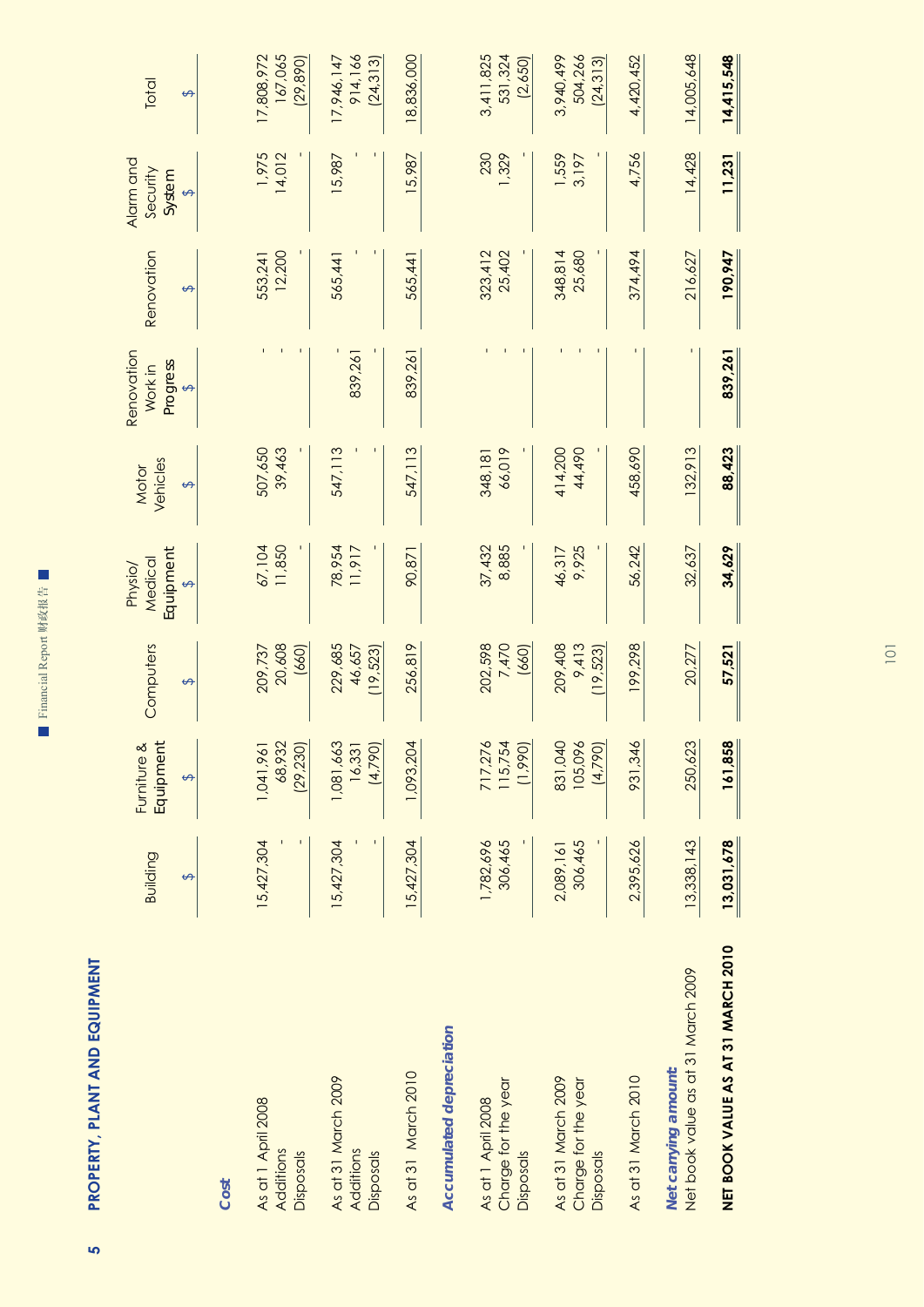# **6 INVESTMENT SECURITIES - Held to maturity**

This amount represents investment in long-term bonds and notes (maturing 2010 and 2011 respectively).

|                                                                  | 2010    | 2009    |
|------------------------------------------------------------------|---------|---------|
| At cost                                                          |         |         |
| Non-current:                                                     |         |         |
| Notes with variable interest of 3.75% (Quoted)                   | 200,000 | 200,000 |
| Govemment Bonds with fxed interest of 4.81% (Quoted)<br>Current: |         | 250,000 |
| Govemment Bonds with fxed interest of 4.81% (Quoted)             | 250,000 |         |
|                                                                  | 450,000 | 450,000 |
| Market values for bonds and notes are as follows:                |         |         |
|                                                                  | 2010    | 2009    |
|                                                                  | S       | \$      |
|                                                                  |         |         |
| Non-current:                                                     |         |         |
| Notes with yariable interest of 3.75%                            | 192,480 | 186,500 |
| Govemment Bonds with fxed interest of 4.81% (Quoted)<br>Current: |         | 258,840 |
| Govemment Bonds with fxed interest of 4.81% (Quoted)             | 252,977 |         |

The bonds and notes were valued on 26 February 2010 (2009: 31 March 2009) and 18 March 2010 (2009: 26 March 2009) respectively.

 If the class of held-to-maturity investments is tainted, the fair value as at 31 March 2010 would decrease by \$4,543 (2009: decrease of \$4,660) with a corresponding entry in general fund.

There were no disposals or allowance for impairment for investment securities - held to maturity. Investment securities held to maturity are denominated in Singapore Dollars.

# **7 FIXED DEPOSITS**

Interest on non-current fxed deposit is earned at a variable rate of 4% per annum. The fxed deposit matures in 2011.

Fixed deposits are denominated in Singapore Dollars.

#### **8 INVENTORIES**

|       | 2009 |
|-------|------|
|       |      |
| 9,802 | ,UZZ |
|       |      |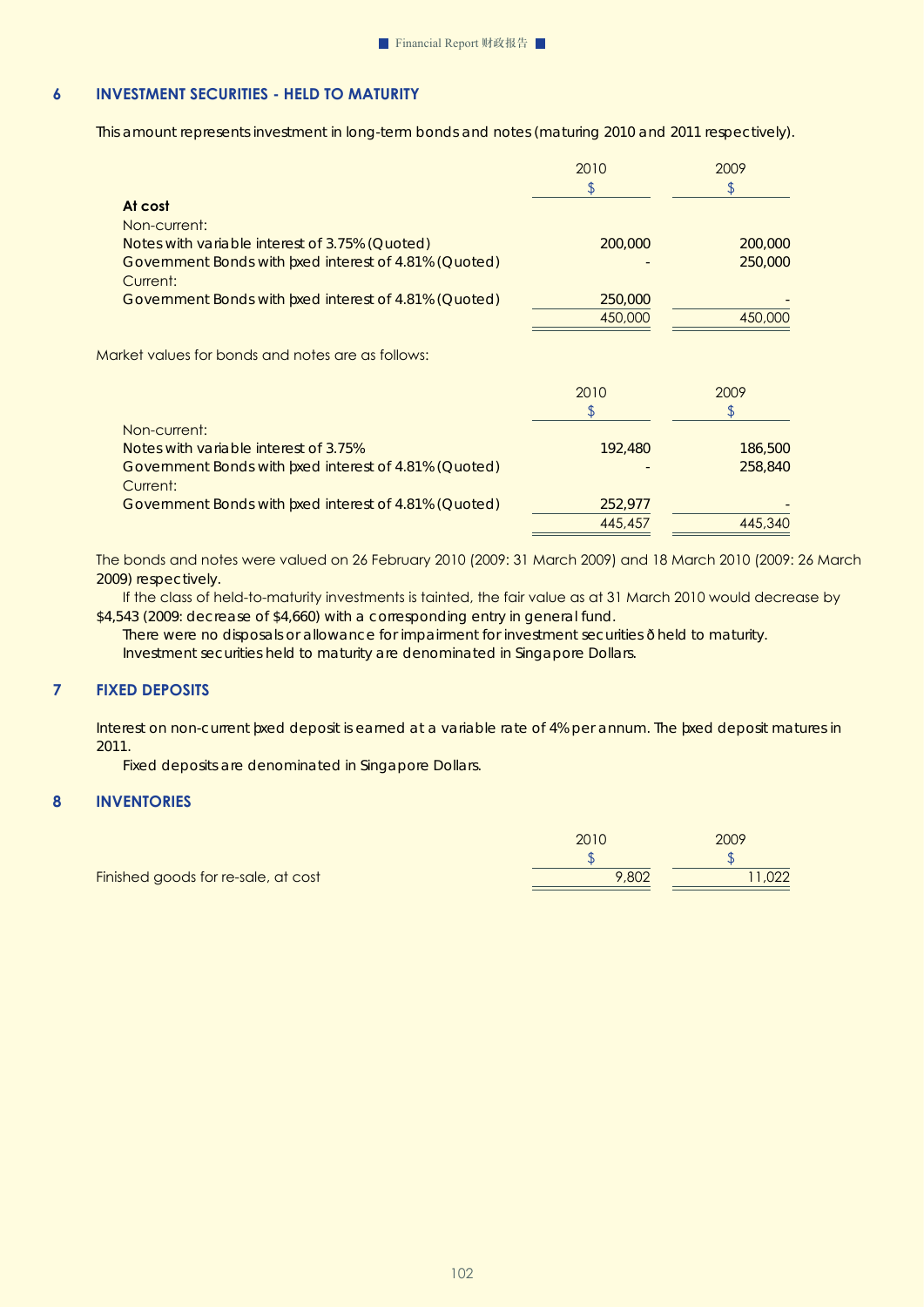## **9 TRADE AND OTHER RECEIVABLES**

|                                                             | 2010      | 2009      |
|-------------------------------------------------------------|-----------|-----------|
|                                                             | \$        | \$        |
| <b>Trade receivables</b>                                    |           |           |
| Outside parties                                             | 31,317    | 54,203    |
| Fee in arrears                                              | 19,102    | 19,711    |
|                                                             | 50,419    | 73,914    |
| <b>Other receivables</b>                                    |           |           |
| Related parties (Note 4)                                    | 26,408    | 25,399    |
| <b>Deposits</b>                                             | 204,971   | 140,730   |
| Prepayments                                                 | 29,992    | 26,054    |
| Government grant receivable                                 | 215,978   | 180,156   |
|                                                             | 477,349   | 372,339   |
|                                                             | 527,768   | 446,253   |
| Total trade and other receivables<br>(excluding prepayment) | 497,776   | 420,199   |
| Add: Cash and cash equivalents (Note 10)                    | 4,929,680 | 3,512,015 |
| Add: Fixed deposits (Note 7)                                | 180,000   | 180,000   |
| Total loans and receivables                                 | 5,607,456 | 4,112,214 |
|                                                             |           |           |

#### *Related party balances*

Amounts due from related parties are unsecured, non-interest bearing and repayable on demand. These amounts are to be settled in cash.

#### *Receivables that are past due but not impaired*

The Association has NIL (2009: NIL) trade receivables that are past due at the statement of fnancial position but not impaired.

#### *Receivables that are impaired*

The Association has NIL (2009: NIL) trade receivables that are impaired at the statement of financial position date. Trade and other receivables are denominated in Singapore Dollars.

#### **10 CASH AND CASH EQUIVALENTS**

| 2010      | 2009      |
|-----------|-----------|
|           |           |
| 10,300    | 10,600    |
| 3,817,180 | 2,299,703 |
| 1,102,200 | 1,201,712 |
| 4,929,680 | 3,512,015 |
|           |           |

Interest on fixed deposits earned at rates ranging from 0.1% to 0.2% (2009: 1.0% to 1.8%) per annum.

Short-term bank deposits at the statement of fnancial position date have maturity of 1 month from the end of the fnancial year.

 An amount of \$266,700 (2009: \$266,700) is pledged to a banker's guarantee for security deposit purposes to Singapore Land Authority.

For the purpose of statement of cash fows, cash is comprised of the balances as shown above.

Cash and cash equivalents are denominated in Singapore Dollars.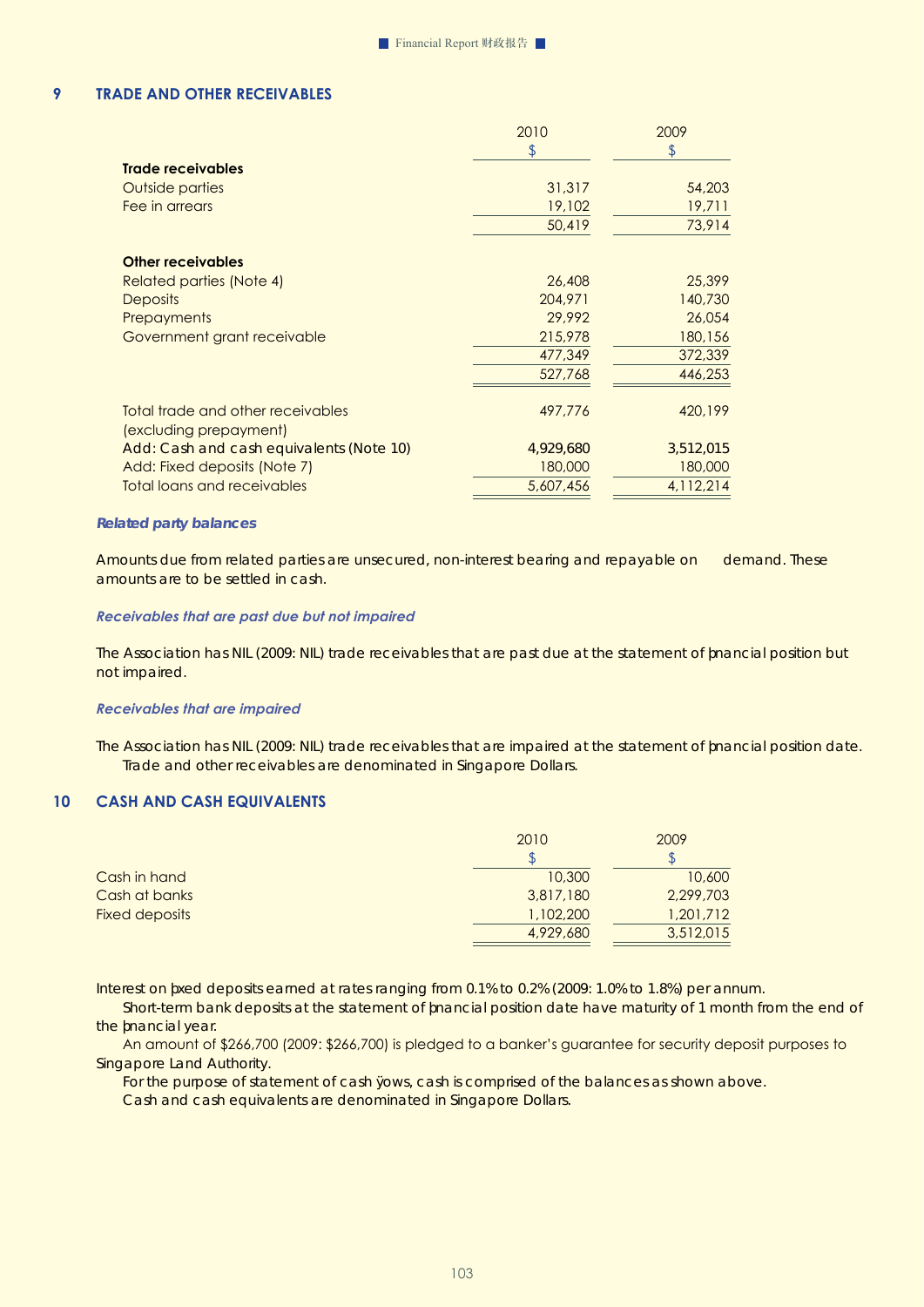# **11 TRADE AND OTHER PAYABLES**

|                                                        | 2010<br>\$ | 2009<br>\$ |
|--------------------------------------------------------|------------|------------|
| <b>Trade payables</b><br>Outside parties               | 346,885    | 122,407    |
|                                                        |            |            |
| <b>Other payables</b>                                  |            |            |
| Related parties (Note 4)                               | 76,247     | 109,295    |
| Accrued operating expenses                             | 601,528    | 287.992    |
| Refundable deposits                                    | 95,835     | 114,487    |
| Deferred income                                        | 86,560     | 175,105    |
|                                                        | 860,170    | 686,879    |
|                                                        | 1,207,055  | 809,286    |
| To tal f nancial liabilities carried at amortised cost | 1,207,055  | 809,286    |

Amounts due to related parties are unsecured, non-interest bearing and repayable on demand. These amounts are to be settled in cash.

Trade and other payables are denominated in Singapore Dollars.

# **12 DEFERRED CAPITAL GRANTS**

|                                       | 2010       | 2009         |
|---------------------------------------|------------|--------------|
|                                       |            | \$           |
| Cost                                  |            |              |
| At the beginning of the fnancial year | 16,220,065 | 16, 166, 317 |
| Received during the fnancial year     | 512,074    | 53,748       |
| A tend of the fnancial year           | 16,732,139 | 16,220,065   |
| <b>Accumulated amortisation</b>       |            |              |
| At the beginning of the fnancial year | 2,607,048  | 2,185,543    |
| Amortisation                          | 396,663    | 421,505      |
| Atend of the fnancial year            | 3,003,711  | 2,607,048    |
| <b>Net carrying amount</b>            |            |              |
| Current                               | 395,075    | 395,877      |
| Non-current                           | 13,333,353 | 13,217,140   |
|                                       | 13,728,428 | 13,613,017   |
| Deferred capital grants consist of:   |            |              |
| <b>Grant from government</b>          | 4,309,753  | 3,969,134    |
| Grant from non-government             | 9,418,675  | 9,643,883    |
|                                       | 13,728,428 | 13,613,017   |
|                                       |            |              |

These amounts represent government grant and donations received from individuals and private organisations for the purchase/construction of fxed assets. These amounts are taken to the Deferred Capital Grants. These grants and donations would be recognised as income over the period and in the proportion in which depreciation on these assets are charged.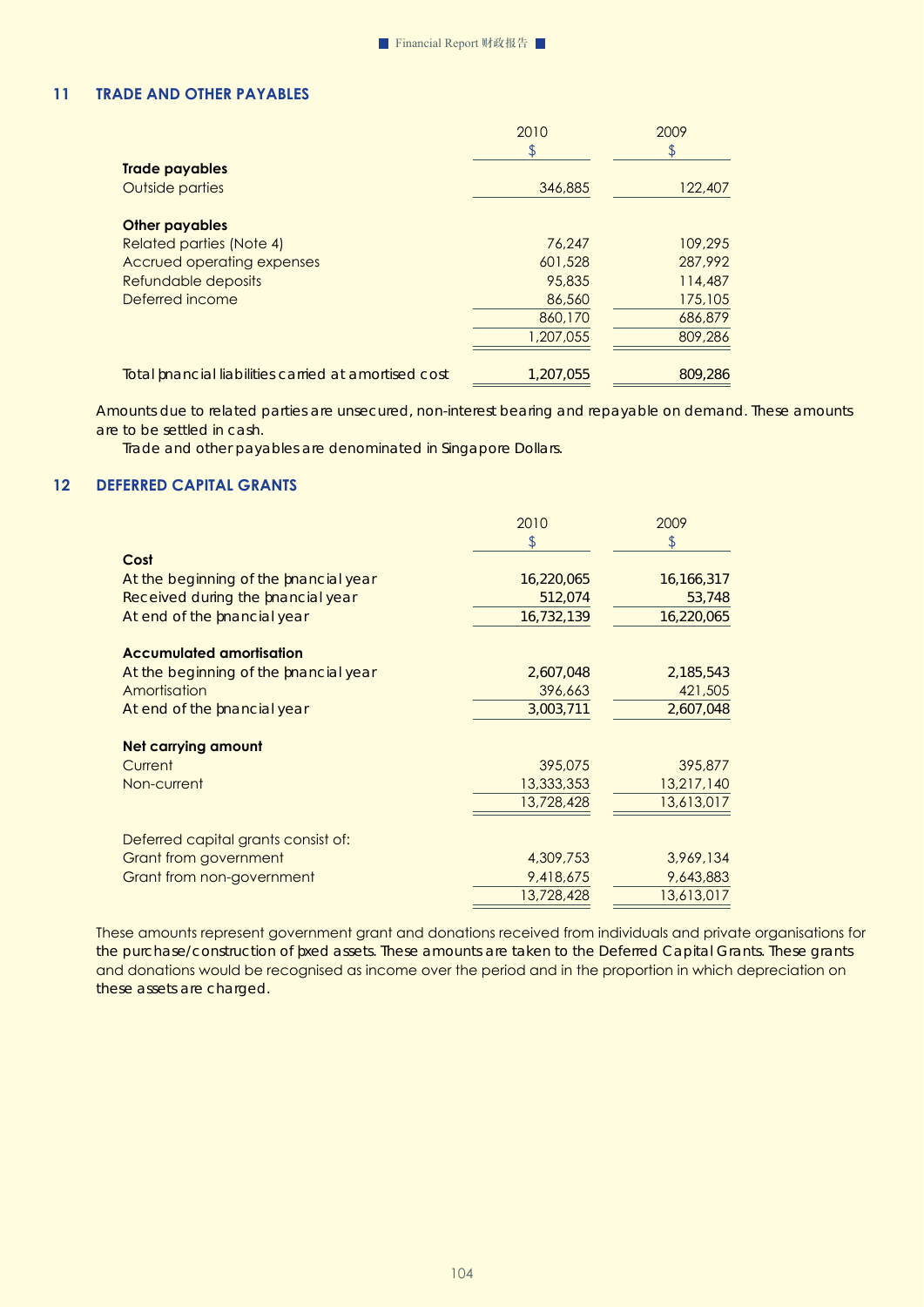|                                   | <b>Unrestricted Funds</b> |                    |                            |                 |                            |                            |                                  | <b>Restricted Funds</b>   |                          |                                             |                 |                                     |                                       |                                |                         |                                     |           |
|-----------------------------------|---------------------------|--------------------|----------------------------|-----------------|----------------------------|----------------------------|----------------------------------|---------------------------|--------------------------|---------------------------------------------|-----------------|-------------------------------------|---------------------------------------|--------------------------------|-------------------------|-------------------------------------|-----------|
|                                   | General<br>Fund           | Investment<br>Fund | Project<br>Account<br>Fund | Sinking<br>Fund |                            |                            |                                  |                           | <b>Designated Funds</b>  |                                             |                 |                                     | Subtotal for<br>Unrestricted<br>Funds | Education<br><b>Trust Fund</b> | <b>Building</b><br>Fund | Subtotal for<br>Restricted<br>Funds |           |
|                                   |                           |                    |                            |                 | Student<br>Welfare<br>Fund | Metta<br>School<br>Reserve | Reserve for<br>Client<br>Ang Pow | Client<br>Welfare<br>Fund | Equipment<br>Fund        | Reserve for Reserve for<br>Medicine<br>Fund | <b>HIV Fund</b> | Subtotal for<br>Designated<br>Funds |                                       |                                |                         |                                     |           |
|                                   |                           |                    |                            |                 |                            |                            |                                  |                           |                          |                                             |                 |                                     |                                       |                                |                         |                                     |           |
| Balance at 31 March 2008          | 1,486,316                 | 797,680            | 1,187,647                  | 205,769         | 234,398                    | 120,836                    | 13,629                           | 3,573                     | 1,385                    | 4,105                                       |                 | 377,926                             | 4,055,338                             | 188,273                        | $\sim$ 10 $\,$          | 188,273                             | 4,243,611 |
| Net (defcit)/surplus for the year | (114, 402)                |                    |                            | (27, 151)       | (73,090)                   | 1,136                      | (9, 379)                         | (221)                     | (1, 385)                 | 729                                         |                 | (82, 210)                           | (223, 763)                            | 162,787                        | $\sim$ $-$              | 162,787                             | (60, 976) |
| Transfer (to)/from funds          | (120, 978)                |                    |                            | 120,978         |                            |                            |                                  |                           |                          |                                             |                 |                                     |                                       |                                |                         |                                     |           |
| Balance at 31 March 2009          | 1,250,936                 | 797,680            | 1,187,647                  | 299,596         | 161,308                    | 121,972                    | 4,250                            | 3,352                     | $\overline{\phantom{0}}$ | 4,834                                       |                 | 295,716                             | 3,831,575                             | 351,060                        |                         | 351,060                             | 4,182,635 |
| Net (defcit)/surplus for the year | 1,035,797                 |                    |                            | (1, 207)        | (19, 462)                  | 124                        | 415                              | 3,588                     | 8,854                    | (548)                                       | 13,000          | 5.971                               | 1,040,561                             | $\sim$                         | 354,119                 | 354,119                             | ,394,680  |
| Transfer (to)/from funds          | (246, 131)                | 208,353            |                            | 37,778          |                            |                            |                                  |                           |                          |                                             |                 |                                     |                                       |                                |                         |                                     |           |
| <b>BALANCE AT 31 MARCH 2010</b>   | 2,040,602                 | 1,006,033          | 1,187,647                  | 336,167         | 141,846                    | 122,096                    | 4,665                            | 6,940                     | 8,854                    | 4,286                                       | 13,000          | 301,687                             | 4,872,136                             | 351,060                        | 354,119                 | 705,179                             | 5,577,315 |

#### *Investment Fund*

Based on a resolution passed at an Extraordinary General Meeting held on 28 September 1997, 20% of annual surplus shall be transferred to the Investment Fund.

#### *Project Account Reserve*

The Project account reserve provides funds for the setting up of new centres and closing of existing ones.

#### *Sinking Fund*

 The above fund has been set up for the maintenance of the building property of Metta Home for the Disabled.

#### *Designated Funds*

 Designated funds comprise 7 separate designated funds as follows:

#### **(i) Student Welfare Fund**

This fund is primarily used to pay for recess meals as well as educational and recreational outings of Metta School students.

#### **(ii) Metta School Reserve**

This reserve arose from money returned by Metta School to be held in trust by Metta Welfare Association.

## **(iii) Reserve for Client Ang Pow**

Donors contribute to this reserve maintained at the Metta Home for the Disabled which pays for various living expenses incurred to beneft its clients.

 **(iv) Client Welfare Fund**

This fund is used to pay for various expenses to beneft clients at the Metta Day Activity Centre for the Intellectually Disabled and Metta Home Day Activity Centre.

 **(v) Reserve for Equipment Fund**

This fund is used to purchase electrical appliances and exercise equipment for clients of the Metta Day Rehabilitation Centre for the Elderly.

 **(vi) Reserve for Medicine Fund**

 This fund helps subsidise cost of medication and other pharmaceutical expenses of clients at the Metta Hospice Care Centre.

#### **(vii) HIV Fund**

This fund was established in partnership with Action for Aids to assist patients afficted with Aids by raising funds to purchase antiretroviral drugs for these patients.

#### *Education Trust Fund*

 The Education Trust Fund was established in 2005 to benefit special needs children between 9 and 18 years old of Metta School.

#### *Building Fund*

The Building Fund was established during the financial year due to opening of the 2nd Preschool centre at Punggol. The fund balances are not represented by any specific accounts, but are represented by all assets and liabilities of the Association. Transfer (to)/from funds were approved by the Management Committee to meet the remaining obligations of each designated fund.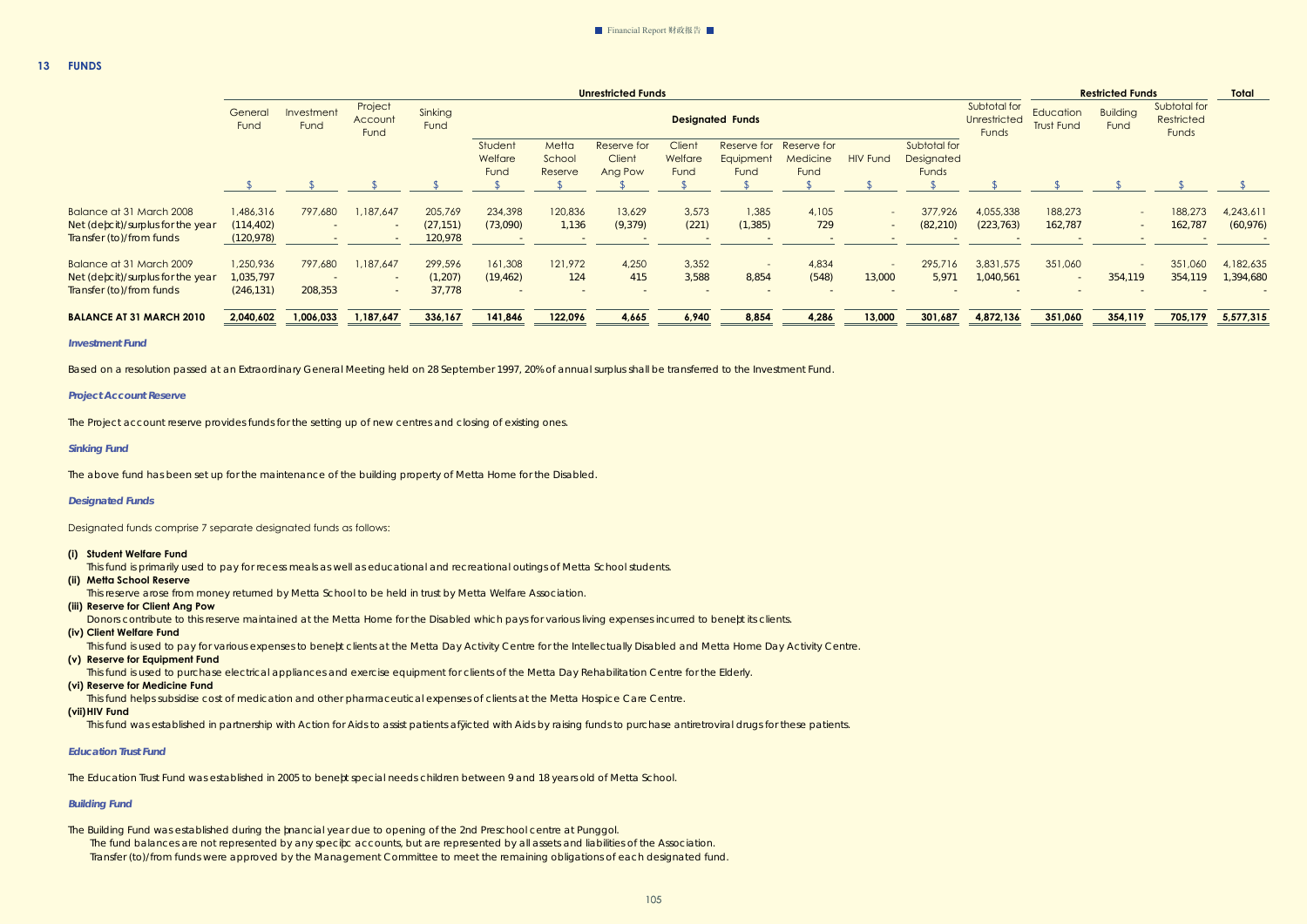# **14 COMMITMENTS**

#### *Capital Commitments*

Capital commitments authorised but not provided for in the financial statements are as follows:

|                                              | 2010    | 2009 |
|----------------------------------------------|---------|------|
|                                              |         |      |
| Purchase of new computer system              | 40,555  |      |
| Renovation of Metta PreSchool and Metta Home | 105.111 |      |
|                                              | 145,666 |      |
|                                              |         |      |

#### *Operating Lease Commitments*

The Association has entered into rental leases on the premises and photocopier machines. Operating lease payments recognised in the statement of financial activities for premises and photocopier machines during the financial year amounting to \$951,809 (2009: \$1,138,566) and \$31,151 (2009: \$30,232) respectively.

 Future minimum lease payments payable under non-cancellable operating leases as of 31 March are as follows:

#### *(a) Premises*

|                          | 2010      | 2009      |
|--------------------------|-----------|-----------|
|                          |           |           |
| Within one year          | 1,126,924 | 1,141,476 |
| Within 2 to 5 years      |           | 1,141,476 |
|                          | 1,126,924 | 2,282,952 |
|                          |           |           |
| (b) Photocopier machines |           |           |

|                     | 2010   | 2009    |
|---------------------|--------|---------|
|                     |        |         |
| Within one year     | 31,261 | 32,203  |
| Within 2 to 5 years | 66,048 | 93,958  |
|                     | 97,309 | 126,161 |

## **15 INCOME TAX**

The Association is a registered Charity under the Charities Act, Chapter 37 and is exempted from income tax with effect from Year of Assessment 2008.

#### **16 TAX EXEMPT RECEIPTS**

During the fnancial year, the Association issued tax-exempt receipts for donations collected amounting to \$611,137 (2009: \$503,797).

#### **17 FINANCIAL INSTRUMENTS**

#### *(a) Financial risk management objectives and policies*

The main risks arising from the Association's financial instruments are credit risk, liquidity risk and interest rate risk. The Association has no foreign currency risk and market price risk. The board policies for managing these risks are summarised below.